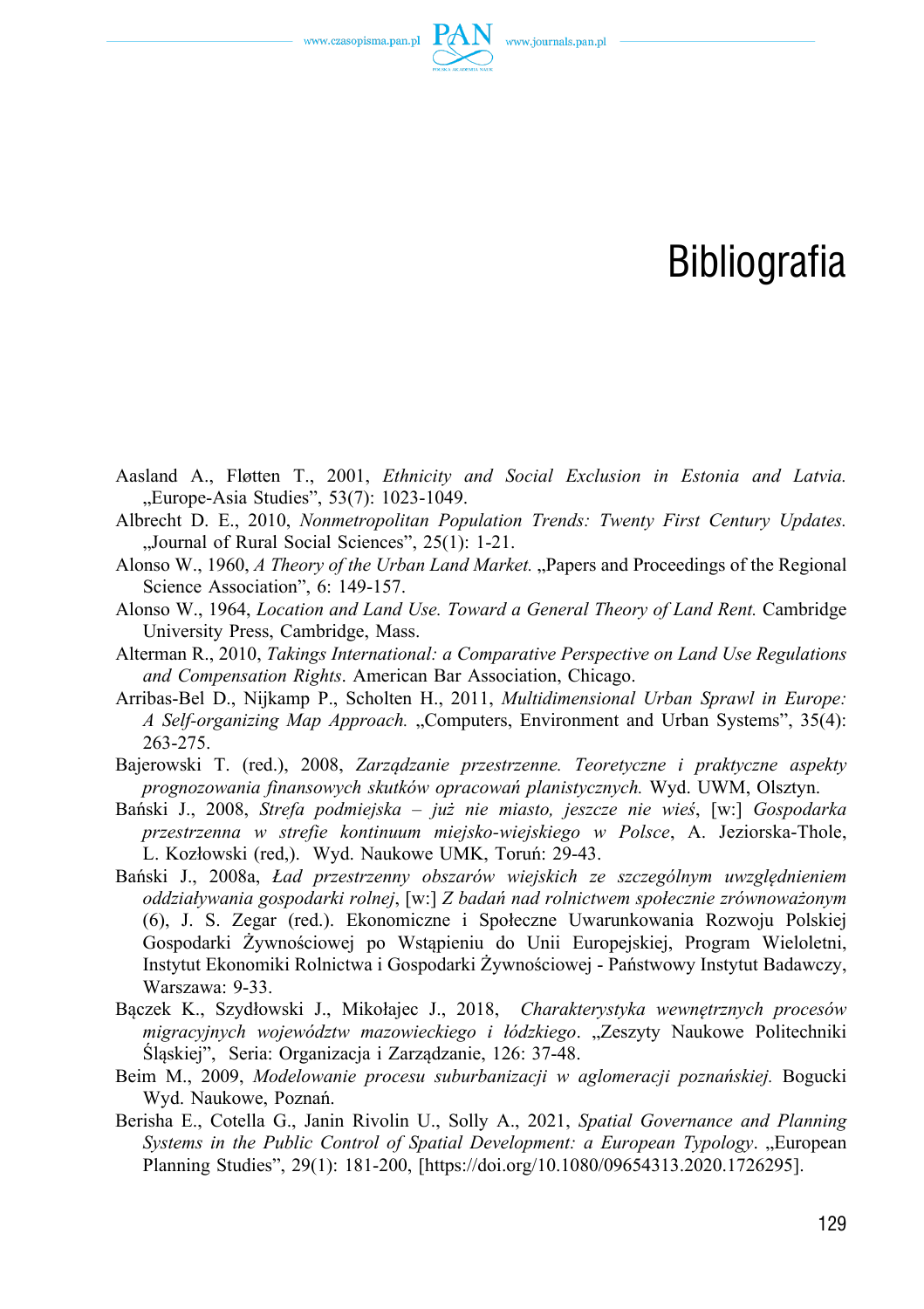

- Biegańska J., 2019, *Społeczno‑geograficzny wymiar przemian stref podmiejskich w Polsce.*  Wyd. UMK, Toruń.
- Bijak J., Kicinger A., Kupiszewski M., Śleszyński P., 2007, *Studium metodologiczne oszacowania rzeczywistej liczby ludności Warszawy.* CEFMR Working Paper, 2. Środkowoeuropejskie Forum Badań Migracyjnych i Ludnościowych, Warszawa.
- Blinnikov M., Shannin A., Sobolev N., Volkova L., 2006, *Gated Communities in the Moscow Greenbelt: Newly Segregated Landscapes and the Suburban Russian Environment.*  "GeoJournal", 66(1‑2): 65‑81, [\[https://doi.org/10.1007/s10708‑006‑9017‑0\].](https://doi.org/10.1007/s10708-006-9017-0])
- Bobiński J., 1987, *Analiza struktury rodzajowej decyzji lokalizacyjnych z uwzględnieniem decyzji wywołujących konieczność zmian planu zagospodarowania przestrzennego*, [w:] *Analiza procesów żywiołowych w gospodarowaniu przestrzenią na terenie miasta Warszawy, B. Jałowiecki (red.). "Biuletyn Informacyjny IGiPZ PAN", 58, Warszawa:* 52‑78.
- Borkowski, P., Burnewicz J., Koźlak A., Pawłowska B., Ważna A., 2018, *Transport a organizacja przestrzeni w życiu społeczno‑gospodarczym,* [w:] *Koszty chaosu przestrzennego,* A. Kowalewski, T. Markowski, P. Śleszyński (red). "Studia KPZK PAN", 182(2), Warszawa: 81‑113.
- Borys T., 2011, *Zrównoważony rozwój jak rozpoznać ład zintegrowany*. "Problemy Ekorozwoju", 6(2):75‑81.
- Brade I., Herfert G., Wiest K., 2009, *Recent Trends and Future Prospects of Socio‑spatial Differentiation in Urban Regions of Central and Eastern Europe: A Lull before the Storm?*  "Cities", 26: 233-244, [\[https://doi.org/10.1016/j.cities.2009.05.001\].](https://doi.org/10.1016/j.cities.2009.05.001])
- Bromley R. D. F., Tallon A. R., Roberts A. J., 2007, *New Populations in the British City Centre: Evidence of Social Change from the Census and Household Surveys.* "Geoforum", 38(1): 138‑154, [\[https://doi.org/10.1016/j.geoforum.2006.07.008\].](https://doi.org/10.1016/j.geoforum.2006.07.008])
- Brown D., Schafft K. A., 2002, *Population Deconcentration in Hungary During the Postsocialist Transition.* "Journal of Rural Studies", 18(3): 233-244.
- Brueckner J. K., 2000, *Urban Sprawl: Diagnosis and Remedies.* "International Regional Science Review", 23:160‑171.
- Bruegmann R., 2005, *Sprawl: A Compact History*. University of Chicago Press, USA.
- Buitelaar E., 2012, *The Fraught Relationship between Planning and Regulation. Land Use Plans and the Conflicts in Dealing with Uncertainty*, [w:] *Planning by Law and Property Rights Reconsidered*, Ashgate Publishing Ltd: 207‑218.
- Capello R., 2009, *Spatial Spillovers and Regional Growth: A Cognitive Approach.* "European Planning Studies", 17(5): 639‑658, [\[https://doi.org/10.1080/09654310902778045\].](https://doi.org/10.1080/09654310902778045])
- Cegielski P., 2003, *Szacowanie dochodów i wydatków gminy wiążące się ze zmianami stanu prawnego nieruchomości, będącymi skutkiem wejścia w życie planu miejscowego.* Wrocław 2000 Plus, Studia nad strategią miasta, 6(50), Wrocław.
- Cheshire P. C., Hay D. G., 1989, *Urban Problems in Western Europe. An Economic Analysis.*  Routledge, London.
- Chmielewski T.J., Śleszyński P., Chmielewski Sz., Kułak A., 2018, *Ekologiczne i fizjonomiczne koszty bezładu przesztrennego.* "Prace Geograficzne", 264, IGiPZ PAN, Warszawa.
- Cohen B., 2004, *Urban Growth in Developing Countries: A Review of Current Trends and a Caution Regarding Existing Forecasts*. "World Development", 32(1): 23‑51, [\[http://dx.doi.](http://dx.doi.org/10.1016/j.worlddev.2003.04.008])  [org/10.1016/j.worlddev.2003.04.008\].](http://dx.doi.org/10.1016/j.worlddev.2003.04.008])
- Colomb C., 2007, *Unpacking New Labour's Urban Renaissance Agenda: Towards a Socially Sustainable Reurbanization of British Cities?* "Planning Practice & Research",  $22(1):1-24.$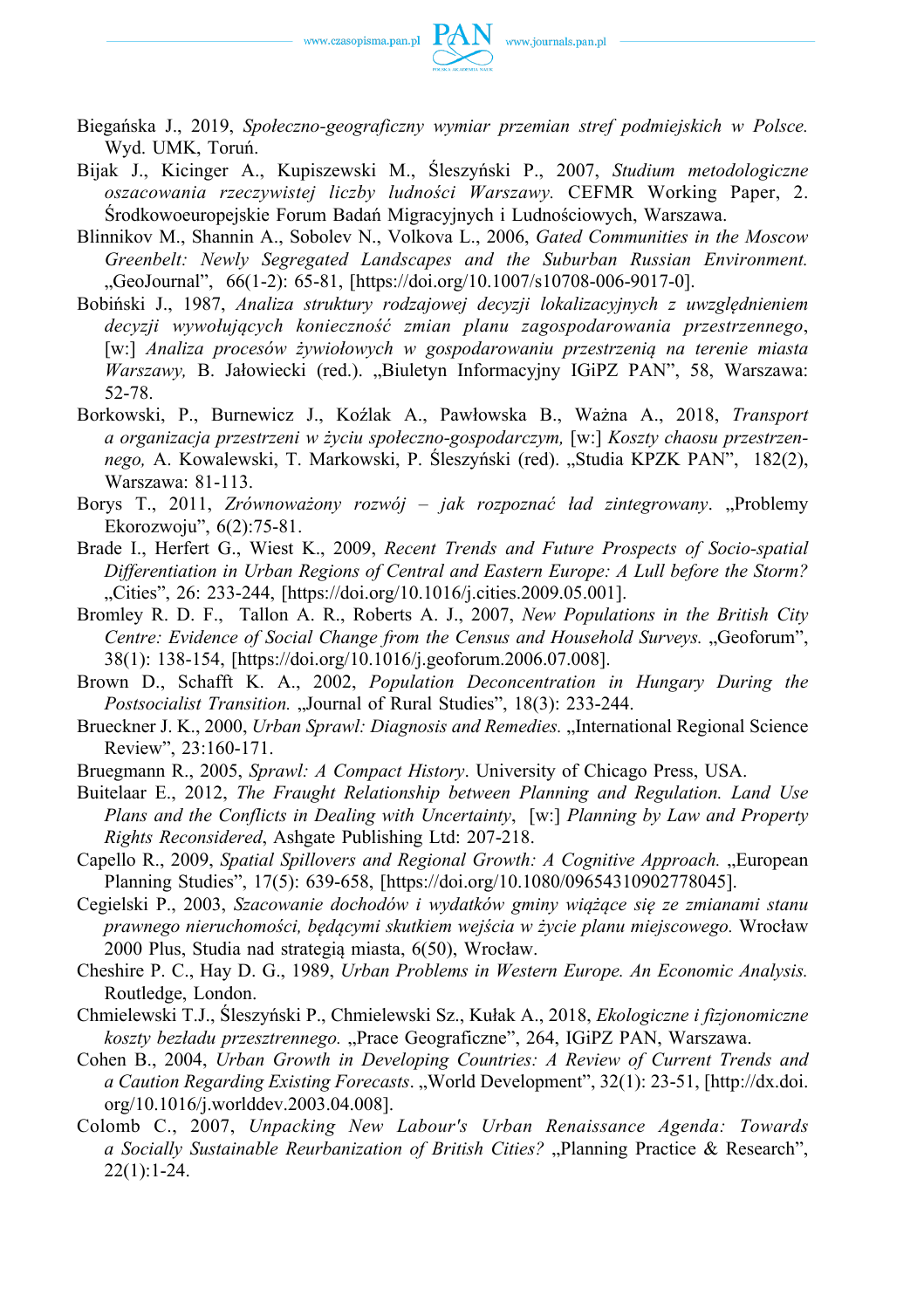

Czekiel‑Świtalska E., 2013, *Prognoza skutków finansowych uchwalenia miejscowego planu*  zagospodarowania przestrzennego a budżet gminy. "Przestrzeń i Forma", 19: 51-62.

Czornik M., 2008, *Miasto. Ekonomiczne aspekty funkcjonowania*. AE w Katowicach.

- Dahms F., McComb J., 1999, *Counterurbanization, Interactionand Functional Change in a Rural Amenity Area – a Canadian Example.* "Journal of Rural Studies", 15(2): 129-146, [https://doi.org/10.1016/S0743-0167(98)00056-4].
- De Olde C., 2015, *Moving Forward Comparative Planning Studies: Beyond Planning Cultures and Institutionalism.* Working paper presented at the ISA RC21 Conference *The Ideal City: between Myth and Reality*, Urbino, Italy, [\[http://www.rc21.org/en/conferences/](http://www.rc21.org/en/conferences/urbino2015/])  [urbino2015/\].](http://www.rc21.org/en/conferences/urbino2015/])
- Debrunner G., Hartmann T., 2020, *Strategic Use of Land Policy Instruments for Affordable Housing. Coping with Social Challenges under Scarce Land Conditions in Swiss Cities*. "Land Use Policy", 99, 104993, [https://doi.org/10.1016/j.landusepol.2020.104993].
- Dmochowska‑Dudek K., Bednarek‑Szczepańska M., 2018, *A Profile of the Polish Rural NIMBYist*. "Journal of Rural Studies", 58: 52‑66, [\[https://doi.org/10.1016/j.jrur](https://doi.org/10.1016/j.jrurstud.2017.12.025])[stud.2017.12.025\].](https://doi.org/10.1016/j.jrurstud.2017.12.025])
- Domański R., 2013, *Gospodarka przestrzenna. Podstawy teoretyczne.* Wyd. Naukowe PWN, Warszawa.
- Douglas I., 2006, *Peri‑urban Ecosystems and Societies Transitional Zones and Contrasting Values*, [w:] *Peri‑urban Interface: Approaches to Sustainable Natural and Human Resource Use*, D. McGregor, D. Simon, D. Thompson (red.). Earthscan Publications, London, [\[https://](https://www.researchgate.net/publication/265011279_Peri-Urban_Ecosystems_and_Societies_Transitional_Zones_and_Contrasting_Values])  www.researchgate.net/publication/265011279 Peri-Urban Ecosystems and Societies -[Transitional\\_Zones\\_and\\_Contrasting\\_Values\].](https://www.researchgate.net/publication/265011279_Peri-Urban_Ecosystems_and_Societies_Transitional_Zones_and_Contrasting_Values])
- Downs A., 1994, *New Visions for Metropolitan America*. The Brookings Institution, Washington, DC.
- Downs A., 1999, *Some Realities about Sprawl and Urban Decline*. "Housing Policy Debate", 10(4): 955‑74, [\[https://doi.org/10.1080/10511482.1999.9521356\].](https://doi.org/10.1080/10511482.1999.9521356])
- Dziewoński K., Korcelli P., 1981, *Studia nad migracjami i przemianami systemu osadniczego w Polsce*. "Prace Geograficzne", 140, IGiPZ PAN, Warszawa.
- Dziewoński K., Kosiński L., 1964, *Rozmieszczenie ludności w Polsce w XX w.* "Przegląd Geograficzny", 36(1): 3‑36
- EEA Report, 2006, *Urban Sprawl in Europe. The Ignored Challenge*. European Environment Agency, No 10/2006, Copenhagen, Denmark.
- Ehrlich M., Hilber C. A. L., Schöni O., 2018, *Institutional Settings and Urban Sprawl: Evidence from Europe.* "Journal of Housing Economics", 42(C): 4-18, [doi: 10.1016/j.jhe.2017.12.002].
- El‑Geneidy A., Levinson D. M., Diab E., Boisjoly G., Verbich D., Loong Ch., 2016, *The Cost of Equity: Assessing Transit Accessibility and Social Disparity Using Total Travel Cost.*  "Transportation Research Part A: Policy and Practice", 91: 302-316.
- Enyedi G. (red.), 1998, *Social Change and Urban Restructuring in Central Europe.* Akadémiai Kiadó, Budapest.
- ESPON, 2007, *Study on Urban Functions. ESPON Project 1.4.3. Final Report*, ESPON Coordination Unit. Luxembourg, [\[https://www.espon.eu/programme/projects/espon‑2006/](https://www.espon.eu/programme/projects/espon-2006/studies-and-scientific-support-projects/study-urban-functions)  studies-and-scientific-support-projects/study-urban-functions, dostęp: 15.10.2021]
- Falkowski J., 1981, *Wpływ urbanizacji i uprzemysłowienia na przemiany w strukturze przestrzennej rolnictwa*. Uniw. Mikołaja Kopernika, Toruń.
- Feltynowski M., 2009, *Planowanie przestrzenne a rozwój społeczno‑gospodarczy w gminach wiejskich województwa łódzkiego.* "Folia Pomeranae Universitatis Technologiae Stetinensis", 268(54): 35-44.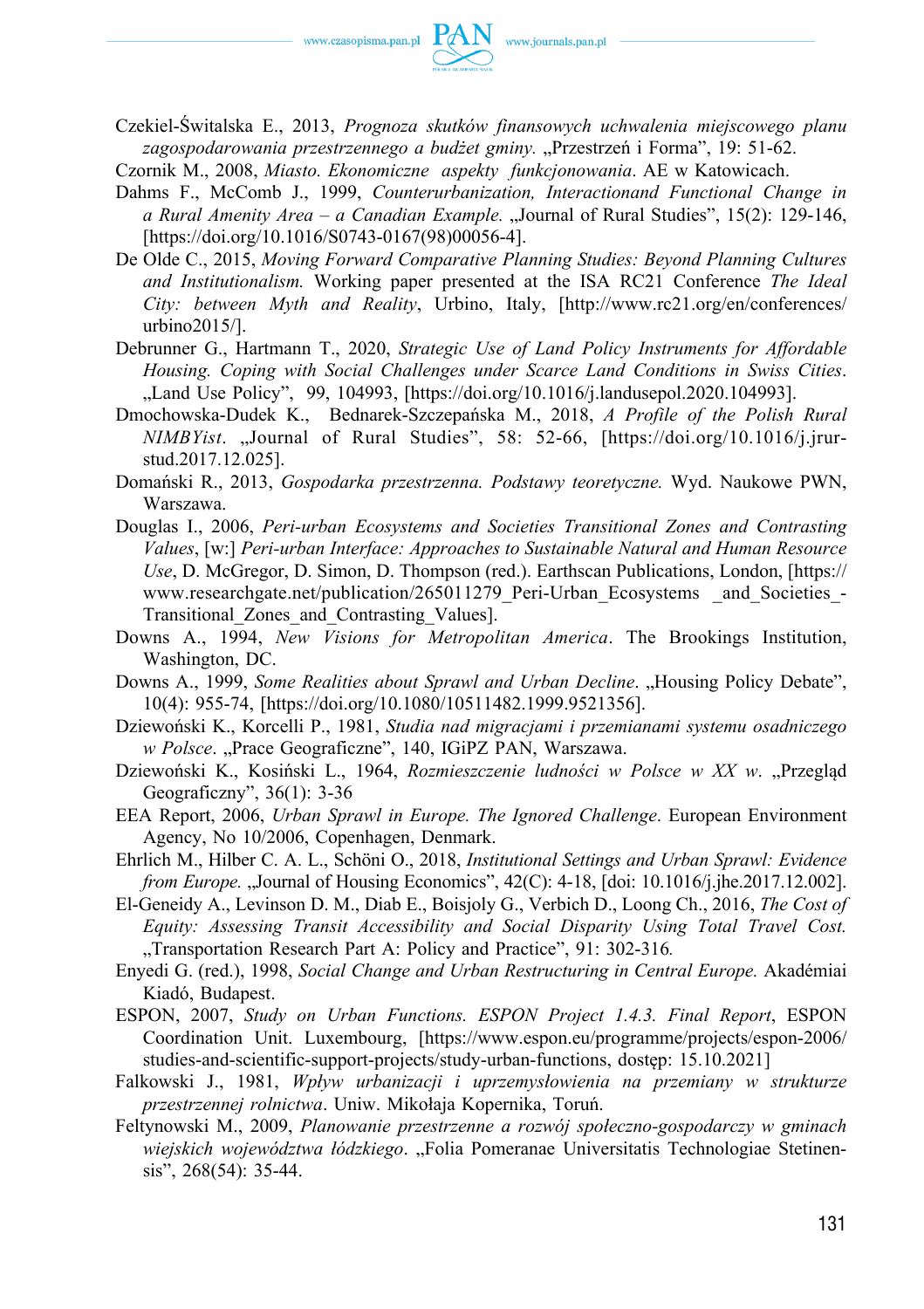

- Fogel P., 2012, Wskaźniki oceny polityki i gospodarki przestrzennej w gminach. "Biuletyn KPZK PAN", 250, Warszawa.
- Ford A. C., Barr S. L., Dawson R. J., James P., 2015, *Transport Accessibility Analysis Using GIS: Assessing Sustainable Transport in London.* "ISPRS International Journal of GeoInformation", 4: 124‑149.
- Fulton W., Pendall R., Nguyen M., Harrison A., 2002, *Who Sprawls Most? How Growth Patterns Differ across the US.* "Population and Environment", 23(4): 428-434.
- Gałka J., Warych‑Juras A., 2020, *Regionalne uwarunkowania suburbanizacji w Polsce*. "Studia Miejskie", 3: 147‑157.
- Galster G., Hanson R., Wolman H., Coleman S., Freihage J., 2001, *Wrestling Sprawl to the Ground: Defining and Measuring an Elusive Concept.* "Housing Policy Debate", 12(4): 681‑717, [\[http://dx.doi.org/10.1080/10511482.2001.9521426\].](http://dx.doi.org/10.1080/10511482.2001.9521426])
- García‑Ayllón S., 2018, *Urban Transformations as Indicators of Economic Change in Post‑communist Eastern Europe: Territorial Diagnosis through Five Case Studies.* "Habitat International", 71: 29‑37, [\[https://doi.org/10.1016/j.habitatint.2017.](https://doi.org/10.1016/j.habitatint.2017.11.004])  [11.004\].](https://doi.org/10.1016/j.habitatint.2017.11.004])
- Geyer H. S., Kontuly T., 1993, *A Theoretical Foundation for the Concept of Differential Urbanization. "*International Regional Science Review", 15(2): 157-177, [https://doi.org/ [10.1177/016001769301500202\]](https://doi.org/10.1177/016001769301500202]) .
- Gibas P., Heffner K., 2018, *Rozproszenie zabudowy mieszkaniowej a dostępność do usług rynkowych i publicznych. "*Biuletyn KPZK PAN", 272: 303‑315.
- Gibbons S., Lyytikäinen T., Overman H., Sanchis‑Guarner R., 2012, *New Road Infrastructure: the Effects on Firms.* Spatial Economics Research Centre, Discussion Paper, 117, London.
- Gnatiuk O., 2017, *Demographic Dimension of Suburbanization in Ukraine in the Light of Urban Development Theories. "*AUC Geographica", 52(2): 151‑163, [[https://doi.org/10.14712/](https://doi.org/10.14712/23361980.2017.12])  [23361980.2017.12\].](https://doi.org/10.14712/23361980.2017.12])
- Gordon P., Richardson H., 1996, *Employment Decentralization in U.S. Metropolitan Areas: Is Los Angeles an Outlier or the Norm*? "Environment and Planning Association", 28(10): 1727‑1743.
- Grabkowska M., 2012, *Regeneration of the Post‑socialist Inner City, Social Change and Bottom‑up Transformations in Gdańsk.* Pracownia, Gdańsk.
- Grochowski M., 2009, *Samorząd terytorialny a rozwój zrównoważony obszarów metropolital*nych. "Mazowsze Studia Regionalne", 2: 73-88.
- Gruber J., 2010, *Public Finance and Public Policy.* Worth Publishers, New York.
- Grzeszczak J., 1996, *Tendencje kontrurbanizacyjne w krajach Europy Zachodniej.* "Prace Geograficzne", 167, IGiPZ PAN, Wrocław.
- GUS, 2014, *Dojazdy do pracy*. "Narodowy Spis Powszechny Ludności i Mieszkań 2011", Warszawa.
- Gutry‑Korycka M., 2005, *Urban Sprawl Warsaw Agglomeration Case Study*. Wyd. Uniwersytetu Warszawskiego, Warszawa.
- Haase D., 2013, *Shrinking Cities, Biodiversity and Ecosystem Services,* [w:] *Urbanization, Biodiversity and Ecosystem Services: Challenges and Opportunities,*T. Elmqvist, M. Fragkias, J. Goodness, B. Güneralp, P. M. Marcotullio, R. I. McDonald, S. Parnell, M Schewenius, M. Sendstad, K. C. Seto, C. Wilkinson (red.). Springer Open.
- Harasimowicz A., 2018, *Suburbanizacja a rola obszarów otaczających miasto ujęcie teoretyczne.* "Studia Miejskie", 29: 115‑130, [doi: 10.25167/sm2018.029.08].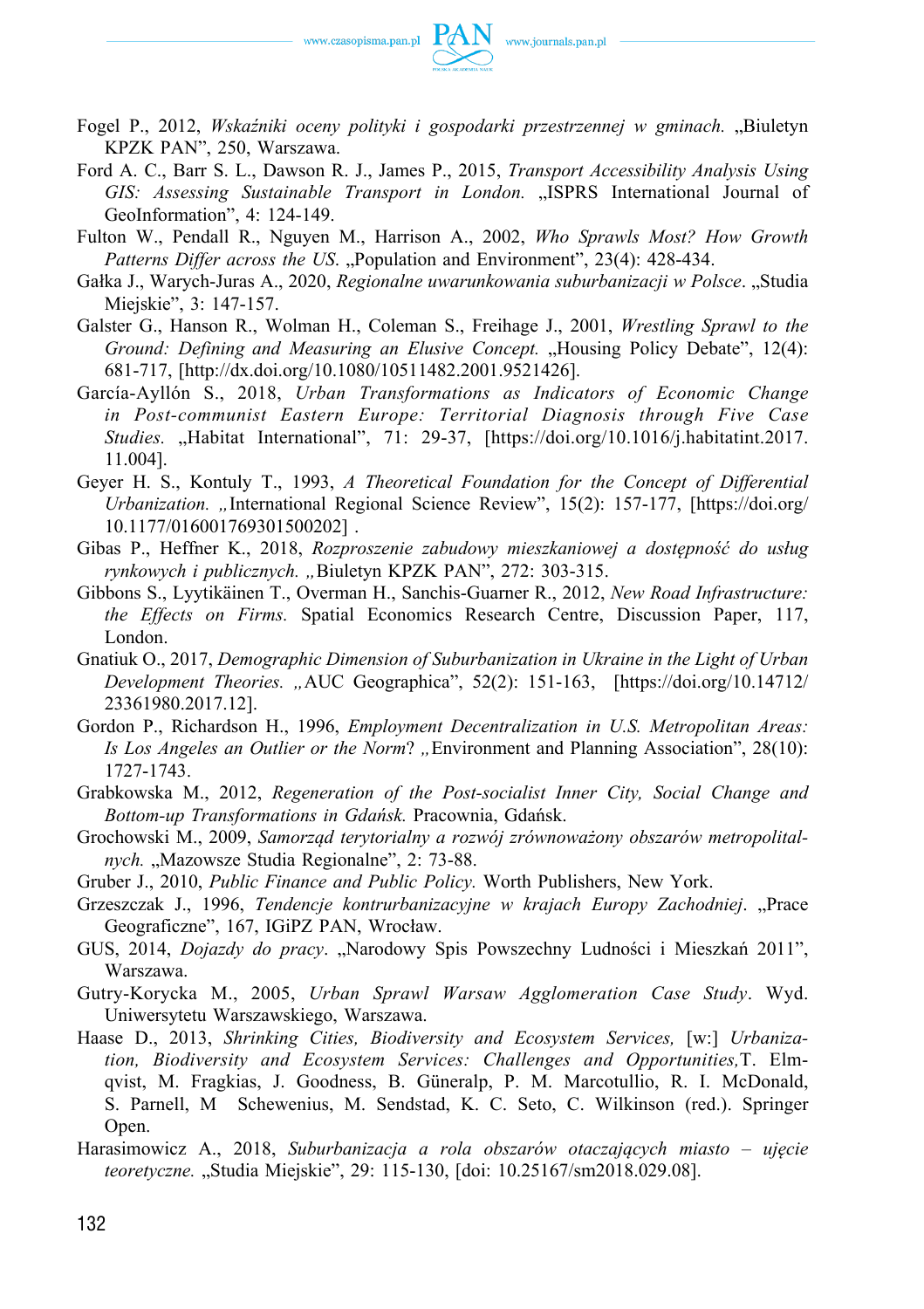

- Harasimowicz A., 2019, *Procesy urbanizacji w strefie zewnętrznej Białegostoku.* "Optimum. Econimic Studies", 3(97): 125‑150, [doi: 10.15290/oes.2019.03.97.09].
- Heffner K., 2016, *Proces suburbanizacji a polityka miejska w Polsce*, [w:] *Miasto region gospodarka w badaniach geograficznych. W stulecie urodzin Profesora Ludwika Straszewicza*, T. Marszał (red.). Wyd. UŁ, Łódź: 75‑110.
- Hełdak M., 2004, *Skutki finansowe realizacji ustaleń miejscowych planów zagospodarowania przestrzennego na przykładzie gminy Trzcinica.* "Acta Scientiarium Polonorum". Seria Administratio Locorum, 3(2): 17‑31.
- Hełdak M., Stacherzak A., Kazak J., 2012, *Zobowiązania gminy wynikające z planu miejscowego w zakresie budowy dróg.* "Studia i Materiały Towarzystwa Naukowego Nieruchomości", 20 (4): 89‑100.
- Hełdak M., Szczepański J., Stacherzak A., 2011, *Prognozowanie skutków finansowych uchwalenia planu miejscowego w zakresie realizacji infrastruktury technicznej.* "Infrastruktura i Ekologia Terenów Wiejskich", 1: 139‑149.
- Hirt S., 2007, *Suburbanizing Sofia: Characteristics of Postsocialist Peri-urban Change.* "Urban Geography", 28(8): 755-780, [https://doi.org/10.2747/0272-3638.28.8.755].
- Hirt S., 2008, *Stuck in the Suburbs? Gendered Perspectives on Living at the Edge of the*  Post-communist City. "Cities", 25(6): 340-354, [http://dx.doi.org/10.1016/j.cities [.2008.09.002\].](http://dx.doi.org/10.1016/j.cities.2008.09.002])
- Hollow M., 2011, *Suburban Ideals on England's Interwar Council Estates.* "Journal of the Garden History Society", 39(2): 203‑217.
- Hołuj A., 2017, *Zmiany funkcjonalno‑przestrzenne a działania miasta Krakowa wobec terenów zielonych.* "Zarządzanie Publiczne", Zeszyty Naukowe Instytutu Spraw Publicznych Uniwersytetu Jagiellońskiego, 4(40): 415‑425.
- Hołuj A., 2021, *Externalities in the Light of Selected Spatial Economy Issues Contribution to the Discussion.* "European Research Studies Journal", 24(1): 3-21.
- Hołuj A., Lityński P., 2016, *Następstwa ekonomiczne efektu urban sprawl*, [w:] *Społeczno-ekonomiczne przemiany w strefie podmiejskiej miast: studium przypadku Krakowskiego Obszaru Metropolitalnego,* A. Noworól, A. Hołuj (red.). CeDeWu, Warszawa: 133‑146.
- Hołuj A., Zawilińska B., 2013, *Planning Documents Issued in Poland at the Municipal Level: Example of the Krakow Metropolitan Area.* "Journal of Settlements and Spatial Planning", 4(1): 119‑12.
- Hołuj D., Hołuj A., 2015, *Mechanisms of Densification of the City in the Neoliberal Economy a Case Study: the Surroundings of the Eastern Part of the Former Airport Runway Rakowice-Czyżyny in Cracow.* "Bulletin of Geography. Socio-economic Series", 27: 81-93 [https://doi.org/10.1515/bog-2015-0006].
- Hortas‑Rico M., Solé‑Ollé A., 2008, *Does Urban Sprawl Increase the Cost of Providing Local Public Services? Evidence from Spanish Municipalities.* "Urban Studies", 47(7): 1513-1540, [doi: 10.1177/0042098009353620].
- Hughes M. A., 1995, *A Mobility Strategy for Improving Opportunity.* "Housing Policy Debate", 6(1): 271‑297.
- Iváncsics V., Kovács K. F., 2019, *Characteristics of Post Socialist Spatial Development of the*  Functional Urban Area of Veszprém, Hungary. "Journal of Environmental Geography",  $12(3-4)$ : 33-43.
- Iwanicka‑Lyra E., 1969, *Delimitacja aglomeracji wielkomiejskich w Polsce*. "Prace Geograficzne": 76, IG PAN, Warszawa.
- Izdebski W., Śleszyński P., Malinowski Z., Kursa M., 2018, *Analiza morfometryczna planów miejscowych w Polsce.* "Infrastruktura i Ekologia Terenów Wiejskich", 2(1): 331‑347.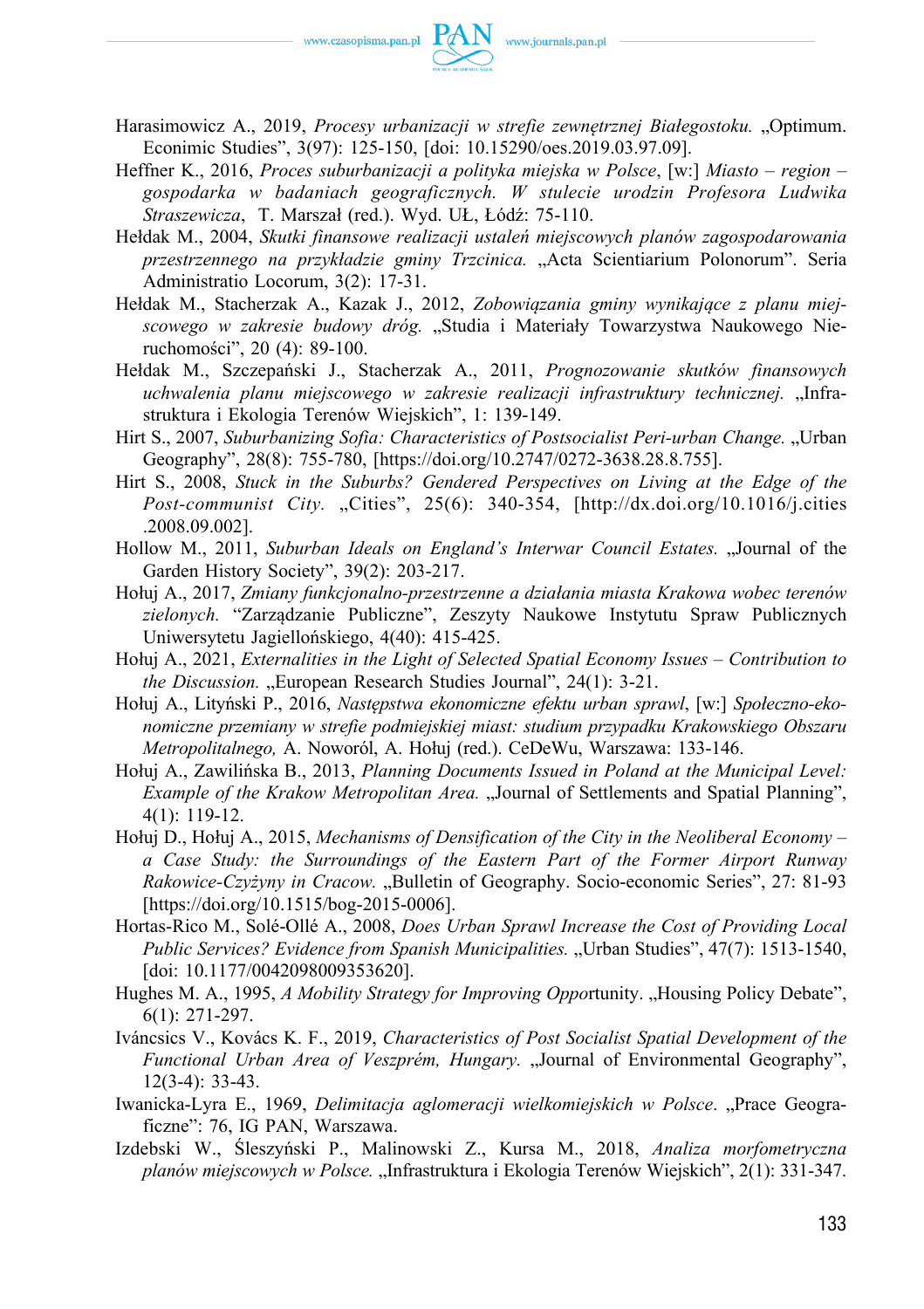

- Jackson K., 1985, *The Crabgrass Frontier: The Suburbanization of the United States.* Oxford University Press.
- Jadach‑Sepioło A., Krystek‑Kucewicz B., Muszyńska‑Jeleszyńska D., 2018, *Żywiołowa suburbanizacja. Przegląd literatury przedmiotu oraz mechanizmów ograniczania i kontroli.*  Wyd. Texter, Warszawa.
- Jadach‑Sepioło A., Zathey M., 2021, *Alternative between Revitalisation of City Centres and the Rising Costs of Extensive Land Use from a Polish Perspective.* "Land", 10(5), 488, [https:// [doi.org/10.3390/land10050488\].](https://doi.org/10.3390/land10050488])
- Jagiełło-Kowalczyk M., 2004, *Tożsamość przedmieść w kształtowaniu ekologicznego charakteru siedlisk ludzkich*. "Architektura Krajobrazu", 3‑4: 92‑97.
- Jakóbczyk‑Gryszkiewicz J., 1998, *Przeobrażenia stref podmiejskich dużych miast. Studium porównawcze strefy podmiejskiej Warszawy, Łodzi i Krakowa*. Wyd. Uniwersytetu Łódzkiego, Łódź.
- Jancz A., 2016, *Suburbanizacja a sytuacja mieszkaniowa w aglomeracji poznańskiej.* "Świat Nieruchomości", 1(95): 53‑60.
- Jaroszewska E., 2020, *Kurczenie się (shrinkage) starych miast przemysłowych i przeciwdziałanie jego negatywnym skutkom.* Instytut Rozwoju Miast i Regionów, Kraków.
- Jauhiainen J., 1997, *Militarization, Demilitarization and Re‑use of Military Areas. The Case of Estonia.* "Geography", 82(2): 118-126.
- Jeżak J., 2011, *Ekonomiczne aspekty rozpraszania zabudowy w regionach miejskich na przykładzie aglomeracji Krakowa.* Praca doktorska opracowana na UE w Krakowie, Wydział Finansów, Katedra Gospodarki Regionalnej pod kier. prof. Zygmunta Ziobrowskiego, Kraków, maszyn.
- Jezierska‑Thoele A., Kozłowski L. (red.), 2008, *Gospodarka przestrzenna w strefie kontinuum miejsko‑wiejskiego w Polsce.* Wyd. Naukowe UMK, Toruń.
- Kaczmarek T., 2020, *Różne oblicza suburbanizacji. Od przedmieść w cieniu miasta do*  post-suburbiów. "Prace i Studia Geograficzne", 65(3): 103-113.
- Kährik A., Tammaru T., Leetmaa K., 2012, *Residential Decision‑making and Satisfaction among New Suburbanites in the Tallinn Urban Region, Estonia.* "Cities", 29(1): 49-58, [\[http://dx.doi.org/10.1016/j.cities.2011.07.005\].](http://dx.doi.org/10.1016/j.cities.2011.07.005])
- Kajdanek K., 2011, *Pomiędzy miastem a wsią. Suburbanizacja na przykładzie osiedli podmiejskich Wrocławia.* Zakład Wydawniczy Nomos, Kraków.
- Kajdanek K., 2011a, *Suburbanizacja w Polsce pejzaż społeczno-przestrzenny.* "Przegląd Socjologiczny" 60: 303‑320.
- Kamieniecki K. (red.), 2002, *Raport miasto za miastem.* Instytut na rzecz Ekorozwoju, Warszawa.
- Kańduła S., Kotlińska J., 2007, *Opłata adiacencka i planistyczna niewykorzystane źródła dochodów gmin,* [w:] *Harmonizacja finansów publicznych w skali narodowej i europejskiej*, K. Piotrowska-Marczak, K. Kietlińska (red.). Wyd. "Difin", Warszawa: 542‑555.
- Kantor‑Pietraga I., 2014, *Systematyka procesu depopulacji miast na obszarze Polski od XIX do XXI wieku.* Wyd. Uniwersytetu Śląskiego, Katowice.
- Kępkowicz A., 2013, *Krajobraz suburbiów przestrzenny wymiar styku dwóch kultur: wiejskiej i miejskiej.* "Teka Kom. Arch. Urb. Stud. Krajobr. – OL PAN", IX/3: 7-25.
- Kistowski M., 2010. *Eksterminacja krajobrazu Polski jako skutek wadliwej transformacji społeczno‑gospodarczej państwa*, [w:] *Studia krajobrazowe a ginące krajobrazy*, D. Chylińska, J. Łach (red.). Uniwersytet Wrocławski, Instytut Geografii i Rozwoju Regionalnego, Uniwersytet Wrocławski, Wrocław: 9‑20.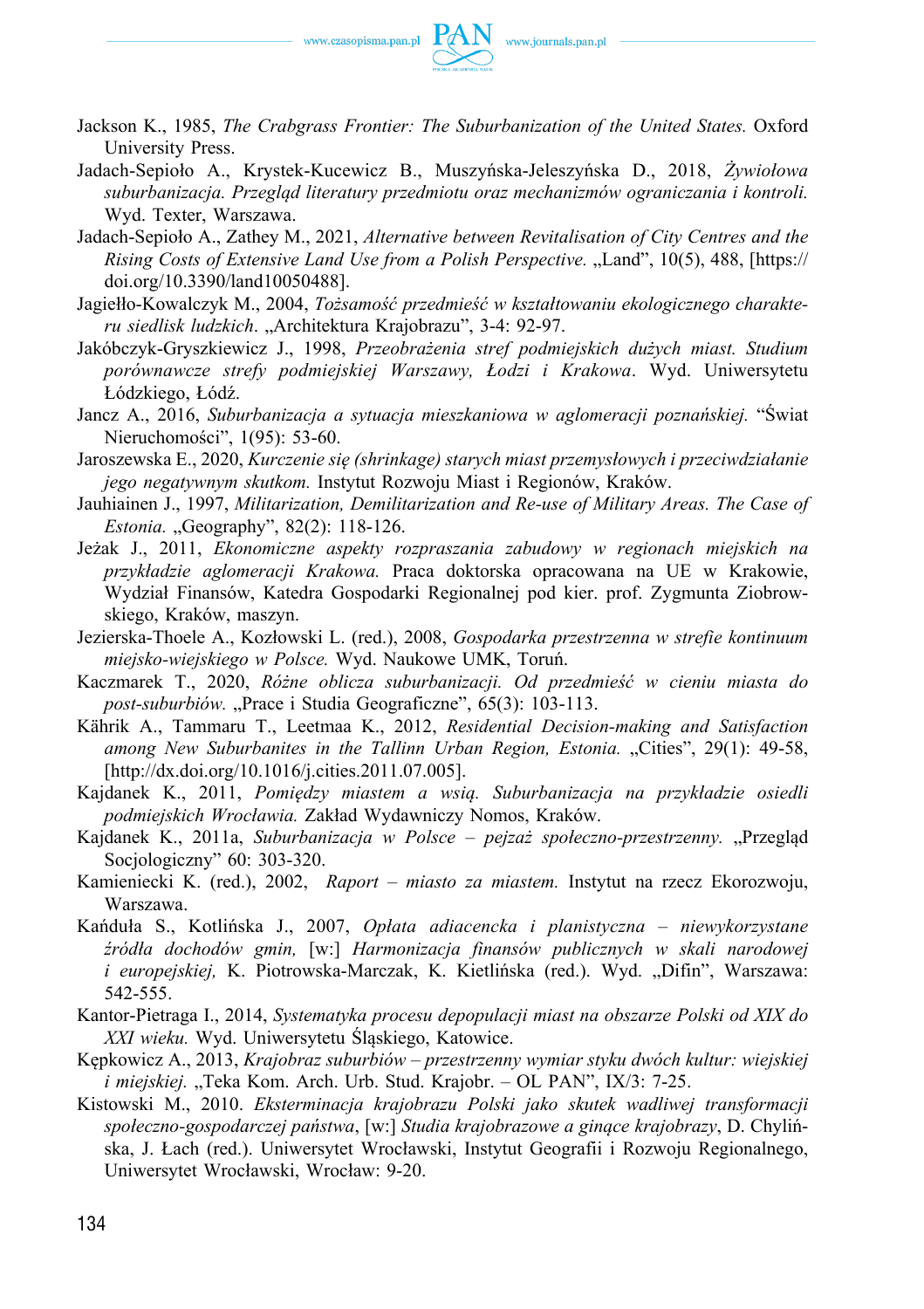

- Klaassen L. H., Paelinck J. H. P., 1979, *The Future of Large Towns.* "Environment and Planning" A: Economy and Space 11(10): 1095‑1104.
- Kokot S., Gnat S., 2010, *Problem efektywności gospodarki nieruchomościami gmin.* "Studia i Materiały Towarzystwa Naukowego Nieruchomości", 18(2): 29‑44.
- Koman W., 2017, *Suburbanizacja wewnętrzna Zabrza.* "Studia Miejskie", 26: 151-164.
- Korcelli P. (red.), 1996‑1997, *Aglomeracje miejskie w procesie transformacji.* Zeszyty IGiPZ PAN, 41-46, Warszawa.
- Korcelli P., Śleszyński P., 2010, *Mapa nr 7. Funkcjonalne obszary miejskie*, [w:] *Ekspercki projekt Koncepcji Przestrzennego Zagospodarowania Kraju do roku 2033*, P. Korcelli, M. Degórski, D. Drzazga, T. Komornicki, T. Markowski, J. Szlachta, G. Węcławowicz, J. Zaleski, J. Zaucha. "Studia KPZK PAN", 130, Warszawa: 27.
- Kovács Z., 1998, *Ghettoization or Gentrification? Post‑socialist Scenarios for Budapest.*  "Netherlands Journal of Housing and the Built Environment", 13: 63-81.
- Kovács Z., Farkas Z. J., Egedy T., Kondor A. C., Szabó B., Lennert J., Baka D., Kohán B., 2019, *Urban Sprawl and Land Conversion in Post‑socialist Cities: The Case of Metropolitan Budapest.* "Cities", 92: 71-81.
- Kowalczyk A., 1994, *Geograficzno‑społeczne problemy zjawiska "drugich domów"*, WGSiR UW, Warszawa.
- Kowalewski A., Markowski T., Śleszyński P. (red.), 2018, *Studia nad chaosem przestrzennym.*  "Studia KPZK PAN", 182(1-3), Warszawa.
- Kowalewski A., Mordasewicz J., Osiatyński J., Regulski J., Stępień J., Śleszyński P., 2014, *Ekonomiczne straty i społeczne koszty niekontrolowanej urbanizacji w Polsce – wybrane fragmenty raportu.* "Samorząd Terytorialny", 4: 5-21.
- Kowalewski A., Mordasewicz J., Osiatyński J., Regulski J., Stępień J., Śleszyński P., 2013, *Raport o ekonomicznych stratach i społecznych kosztach niekontrolowanej urbanizacji w Polsce.* Fundacja Rozwoju Demokracji Lokalnej, Warszawa.
- Kowalewski A., Nowak M. J., 2018, *Chaos przestrzenny i prawo. Uwarunkowania, procesy, skutki, rekomendacje.* "Studia KPZK PAN", 182(1), Warszawa.
- Koziński J., 2012, *Doktryna swobody budowlanej. Aspekty ekonomiczne i urbanistyczne*. "Zeszyty Zachodniej Okręgowej Izby Urbanistów", 1: 5-24.
- Kozłowski S. (red.), 2006, *Żywiołowe rozprzestrzenianie się miast. Narastający problem aglomeracji miejskich w Polsce.* KUL, Komitet "Człowiek i Środowisko PAN", Białystok- ‑Lublin‑Warszawa.
- Krisjane Z., 2005, *The Trends of Urban Concentration and Subrurbanization: The Case of Riga.*  Paper presented at the Inaugural Nordic Geographers Meeting, Lund, Sweden.
- Krisjane Z., Berzins M., 2012, *Post‑socialist Urban Trends: New Patterns and Motivations for Migration in the Suburban Areas of Riga. Latvia.* "Urban Studies", 49(2): 289-306, [https:// [doi.org/10.1177%2F0042098011402232\].](https://doi.org/10.1177%2F0042098011402232])
- Królikowski J.T., 2019, *Krajobraz jako wyraz wartości,* [w:] *Krajobrazy Europy. Krajobraz jako wyraz idei i wartości*, A. Drapella‑Hermansdorfer, O. Mycak, M. Surma (red.). Oficyna Wydawnicza Politechniki Wrocławskiej, Wrocław: 9‑16.
- Krugman P., Wells R., 2009, *Economics.* (2 wyd.). Worth Publishers, New York, NY.
- Krzyk P., Tokarczuk T., 2011, *Funkcjonalno‑krajobrazowe przemiany zagospodarowania obszarów podmiejskich.* "Problemy Rozwoju Miast", 8(3-4): 105-115.
- Krzysztofik R., Kantor‑Pietraga I., Runge A., Spórna T., 2017, *Is the Suburbanisation Stage Always Important in the Transformation of Large Urban Agglomerations? The Case of the Katowice Conurbation.* "Geographia Polonica", 90(2): 71-85.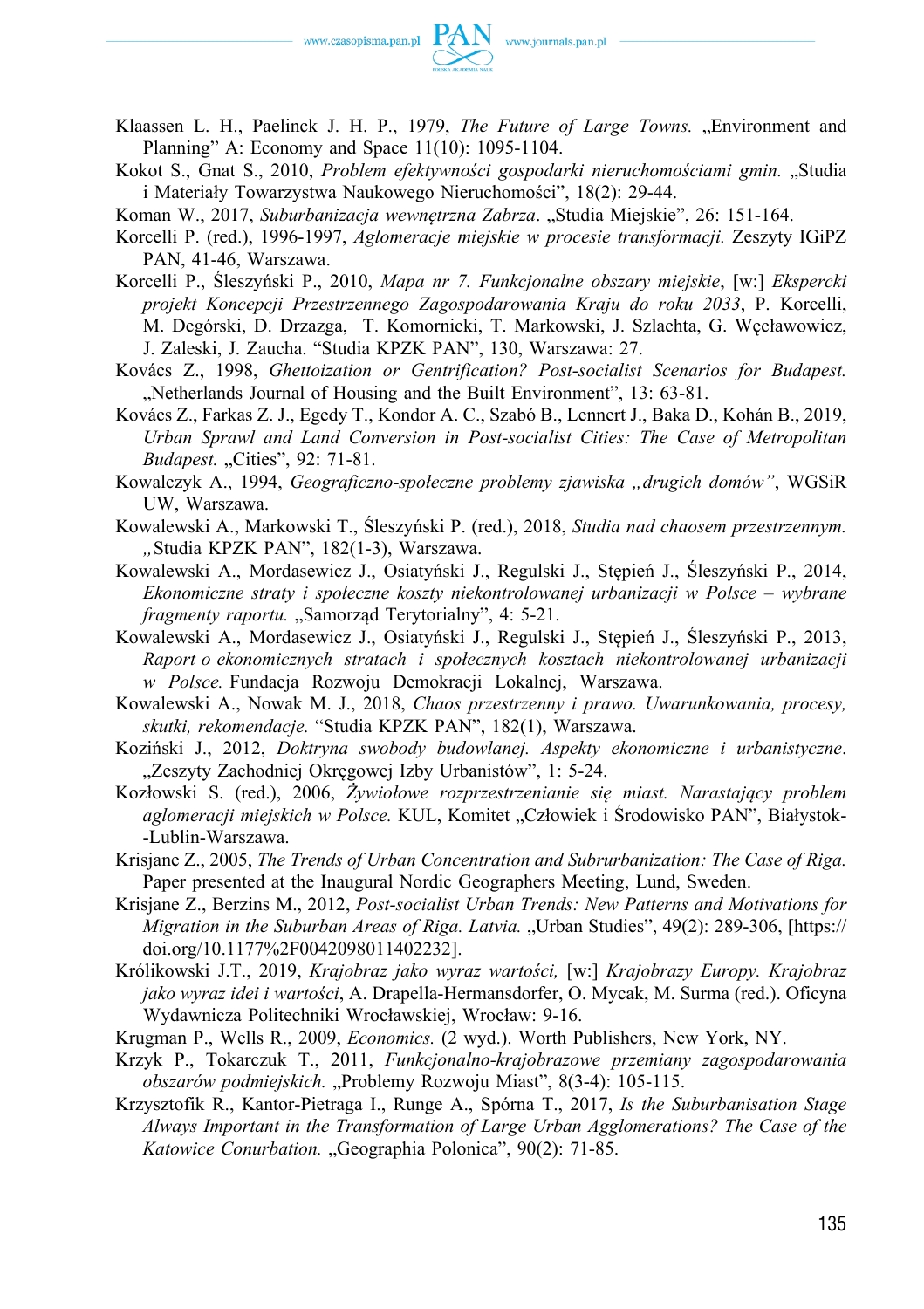

- Kulu H., Billari F., 2006, *Migration to Urban and Rural Destinations in Post‑Soviet Estonia: A Multilevel Eventhistory Analysis.* "Environment and Planning A", 38(4): 749‑764.
- Kurek S., Gałka J., Wójtowicz M., 2014, *Wpływ suburbanizacji na przemiany wybranych struktur demograficznych i powiązań funkcjonalno‑przestrzennych w Krakowskim Obszarze Metropolitalnym.* Wyd. Naukowe Uniwersytetu Pedagogicznego, Kraków.
- Kurek S., Gałka J., Wójtowicz M., 2015, *Wpływ procesów suburbanizacji na przemiany demograficzne Krakowskiego Obszaru Metropolitalnego*. "Studia Ekonomiczne. Zeszyty Naukowe Uniwersytetu Ekonomicznego w Katowicach", 223: 206‑222.
- Kurek S., Wójtowicz M., Gałka J., 2020, *Functional Urban Areas in Poland. Demographic Trends and Migration Patterns. The Urban Book Series*. Springer, Cham, [[https://doi.org/](https://doi.org/10.1007/978-3-030-31527-6])  [10.1007/978‑3‑030‑31527‑6\].](https://doi.org/10.1007/978-3-030-31527-6])
- Larsson G., 2006, *Spatial Planning Systems in Western Europe: an Overview*. IOS Press, Amsterdam.
- Leetmaa K., Tammaru T., 2007, *Suburbanisation in Countries in Transition: Destinations of Suburbanisers in the Tallinn Metropolitan Area.* "Geografiska Annaler, Series B: Human Geography", 89(2): 127‑146.
- Lehmann S., Ruble B., 1997, *From 'Soviet' to 'European' Yaroslavl: Changing Neighbourhood Structure in Post-Soviet Russian Cities.* "Urban Studies", 34(7): 1085-1107.
- Leszczycki S., Eberhardt P., Heřman S., 1971, *Aglomeracje miejsko‑przemysłowe w Polsce*  1966–2000. "Biuletyn KPZK PAN", 67.
- Linkola T., 1996, *Land Registration and Land Management in Urban Areas.* Mission report. Riga: 1‑43.
- Lisowski A., 2005, *Procesy centralizacji i decentralizacji w aglomeracji warszawskiej w latach 1950–2002*. "Prace i Studia Geograficzne", 35: 13-44.
- Lisowski A., 2009, *Problemy ze współczesną identyfikacją pojęcia "suburbanizacja"*, [w:] *Aglomeracje miejskie w Polsce na przełomie XX i XXI wieku*. *Problemy rozwoju, przekształceń strukturalnych i funkcjonowania,* W. Maik (red.). Wyd. Uczelnianie WSG, Bydgoszcz: 57‑92.
- Lisowski A., Grochowski M., 2009, *Procesy suburbanizacji. Uwarunkowania, formy, konsekwencje.* "Biuletyn KPZK PAN", 240: 216-280.
- Liszewski S., 1987, *Strefa podmiejska jako przedmiot badań geograficznych. Próba syntezy*. "Przegląd Geograficzny", 59(1-2): 65-79.
- Lityński P., 2017, *Wpływ niekontrolowanej urbanizacji na obciążenie budżetowe gmin Miejskich Obszarów Funkcjonalnych,* [w:] *Gospodarka przestrzenna miast i regionów. Teoria i praktyka rozwoju obszarów funkcjonalnych*, T. Kudłacz, P. Brańka (red.). "Studia KPZK PAN", 174, Warszawa: 372‑381.
- Lityński P., 2019, *Budżetowe konsekwencje żywiołowego rozprzestrzeniania się miast dla samorządów gminnych*. Wyd. UE w Krakowie, Seria Specjalna, Monografie, 265, Kraków.
- Lityński P., Hołuj A., 2015, *Profil gospodarstw domowych generujących zjawisko urban sprawl na przykładzie wybranego obszaru Krakowskiego Obszaru Metropolitalnego,* [w:] *Gospodarowanie przestrzenią miast i regionów – uwarunkowania i kierunki,* T. Kudłacz, P. Litynski (red.). "Studia KPZK PAN", 161, Warszawa: 402-414.
- Lityński P., Hołuj A., 2017, *Urban Sprawl Costs: The Valuation of Households' Losses in Poland.* "Journal of Settlements and Spatial Planning" 8(1): 11-35.
- Lityński P., Hołuj A., 2018, *Koszty migracji wahadłowych ze strefy podmiejskiej do miasta rdzeniowego ośrodków wojewódzkich*, [w:] *Studia nad chaosem przestrzennym,*  A. Kowalewski, T. Markowski, P. Śleszyński (red.). "Studia KPZK PAN", 182(2), Warszawa: 114‑162.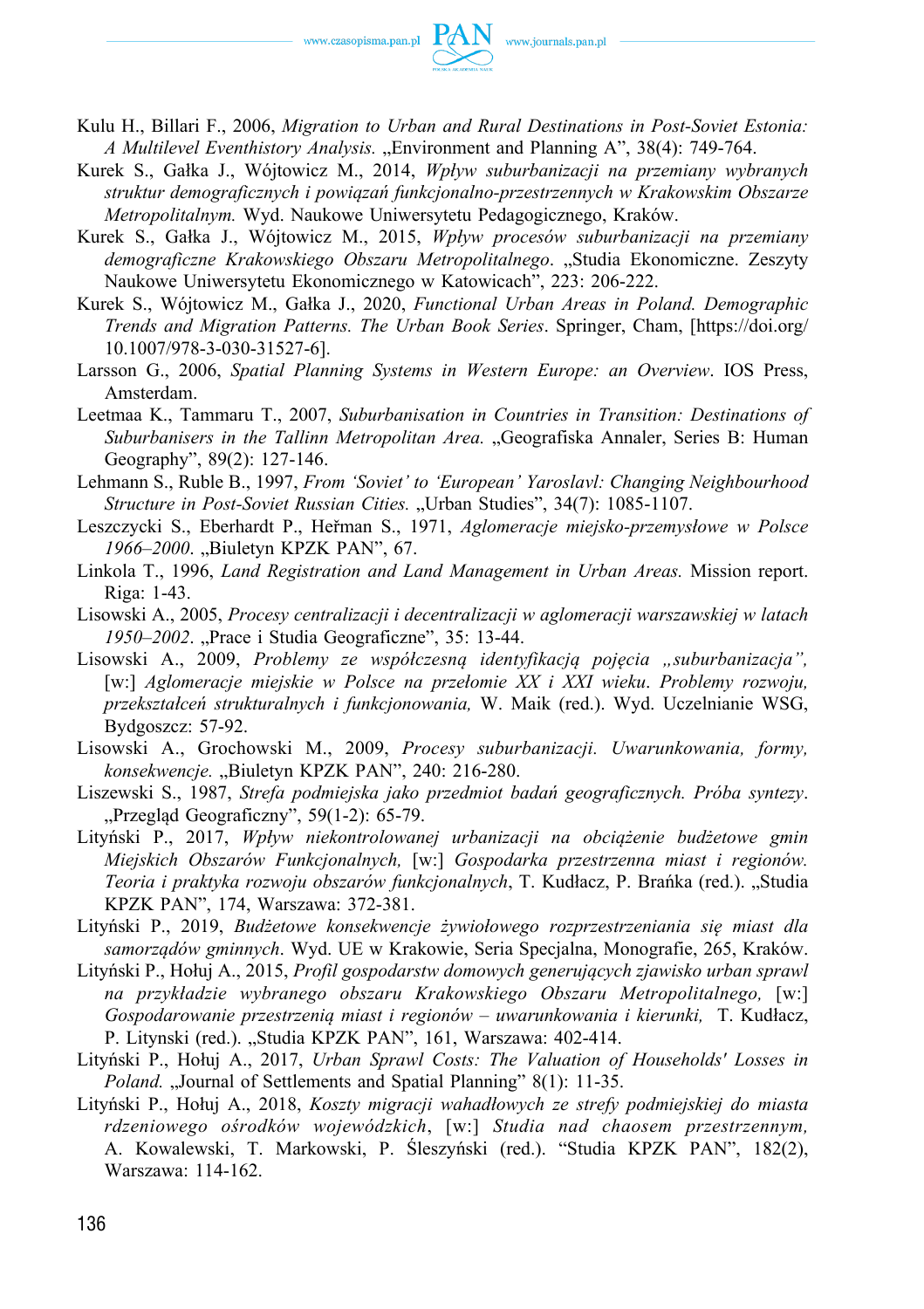

- Lityński P., Hołuj A., 2021, *Macroeconomic Perspective on Urban Sprawl: a Multidimensional Approach in Poland.* "Land", 10 (2), 116, [\[https://doi.org/10.3390/land10020116\].](https://doi.org/10.3390/land10020116])
- Lityński P., Hołuj A., Zotic V., 2015, *The Polish Urban Sprawl: an Economic Perspective.*  "Journal of Settlements and Spatial Planning", 6(2): 95-105.
- Livingston E.H., Elliot A., Hynan L., Cao, J., 2009, *Effect Size Estimation: A Necessary Component of Statistical Analysis.* "Archives of Surgery", 144(8): 706‑712, [doi: 10.1001/ archsurg.2009.150].
- Lorens P. (red.), 2005, *Problem suburbanizacji.* Biblioteka Urbanisty, 7, Wyd. Akapit DTP, TUP, Warszawa.
- Lowe S., Tsenkova S., 2003, *Housing Change in East and Central Europe Integration or Fragmentation?* Routledge.
- Łukomska J., Neneman J., 2019, *Fiskalne konsekwencje rozlewania miast przypadek Miejskiego Obszaru Funkcjonalnego Lublina*, [w:] *Dochody podatkowe samorządu terytorialnego i czynniki je kształtujące,* J. Szołno‑Koguc, J. Śmiechowicz (red.). Wyd. UMCS, Lublin: 67‑84.
- Łukomska J., Neneman J., 2020, *Urban Sprawl and the Financial Standing of Municipalities*. "Optimum. Economic Studies", 4(102):40‑57, [DOI: 10.15290/oes.2020.04.102.04].
- Maćkiewicz B., Andrzejewski A., Kacprzak E., 2018, *Koszty bezładu przestrzennego na rynku nieruchomości,* [w:] *Studia nad chaosem przestrzennym*, A. Kowalewski, T. Markowski, P. Śleszyński (red.). "Studia KPZK PAN", 182(2), Warszawa: 280-316.
- Maik W., 1997, *Podstawy geografii miast.* UMK, Toruń.
- Majewska A., Denis M., Jaroszewicz J., 2015, *Procesy rozpraszania zabudowy w strefie*  podmiejskiej Warszawy. "Mazowsze Studia Regionalne", 16: 73-85.
- Makharova A., 2007, *Changing Housing Markets in Russian Cities.* "Geographische Rundschau", 3(1): 28‑35.
- Mankiw G., 2009, *Principles of Microeconomics* (5. wyd.). Mason, OH: South‑Western Cengage Learning.
- Mankiw N. G., Romer D., Weil, D. A., 1992, *Contribution to the Empirics of Economic Growth*. "The Quarterly Journal of Economics", 107(2): 407-437.
- Mantey D., 2009, Żywiołowość procesów przestrzennych. "Prace i Studia Geograficzne", 42:153‑173.
- Mantey D., 2011, *Żywiołowość lokalizacji osiedli mieszkaniowych na terenach wiejskich obszaru metropolitalnego Warszawy.* UW, Wydział Geografii i Studiów Regionalnych, Warszawa.
- Mantey D., 2013, *Pułapka suburbanizacji, czyli o planach migracyjnych młodych piaseczan*. "Przegląd Geograficzny", 85(2): 271-289.
- Mantey D., Sudra P., 2019, *Types of Suburbs in Post‑socialist Poland and Their Potential for Creating Public Spaces*. "Cities", 88: 209‑221, [\[https://doi.org/10.1016/j.cities](https://doi.org/10.1016/j.cities.2018.11.001])  [.2018.11.001\].](https://doi.org/10.1016/j.cities.2018.11.001])
- Markowski T., 2010, *Planowanie przestrzenne i instrumenty jego realizacji w świetle teorii ułomnych rynków,* [w:] *Zarządzanie rozwojem przestrzennym miast*, P. Lorens, J. Martyniuk- -Pęczek (red.). Wyd. "Urbanista", Gdańsk.
- Markowski T., 2013, *Teoria sprawiedliwości i interes publiczny jako podstawa budowania regulacyjnego systemu planowania przestrzennego: konceptualizacja problemu* [w:] *Badania miejskie i regionalne. Doświadczenia i perspektywy,* F. Kuźnik (red.). "Studia KPZK PAN", 153, Warszawa: 12‑23.
- Markowski T., 2019, *Ład przestrzenny w zintegrowanym modelu planowania rozwoju.*  Materiały KPZK PAN, Seminarium 28.11.2019, Warszawa.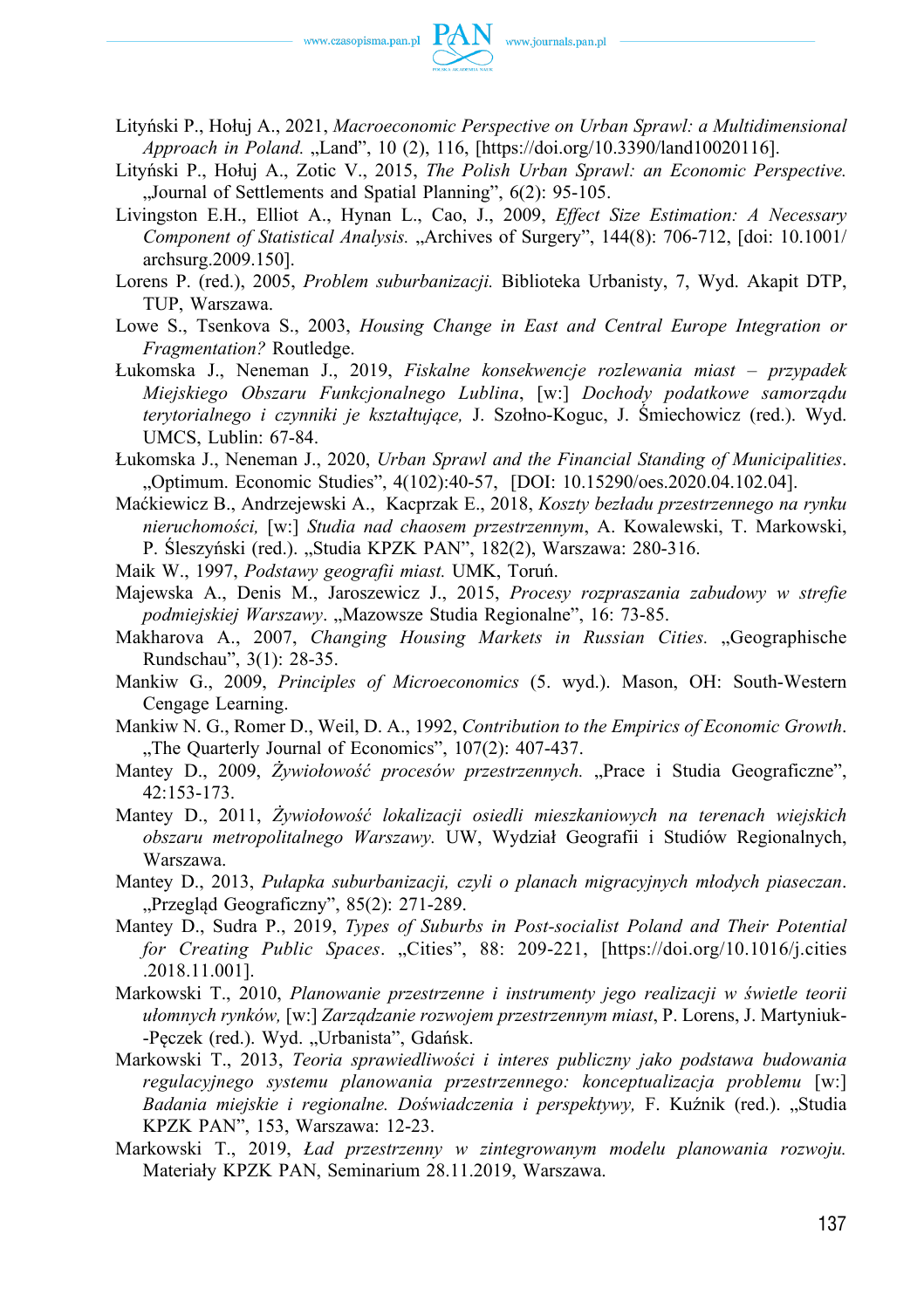

- Markowski T., Drzazga D., 2005, *Ogólna koncepcja instrumentów zarządzania procesami suburbanizacji w obszarach metropolitalnych,* [w:] *Problem suburbanizacji*, P. Lorens (red.). Biblioteka Urbanisty, 7, Warszawa.
- Markowski T., Stawasz D., 2001, *Ekonomiczne i środowiskowe aspekty zarządzania rozwojem miast i regionów.* Wyd. UŁ.
- Marshall A., 1925, *Zasady ekonomiki*, t. 1, przeł. C. Znamierowski. Wyd. M. Arcta, Warszawa.
- Marsz A., 1972, *Metoda obliczania pojemności rekreacyjnej ośrodków wypoczynkowych na Niżu.* Prace Komisji Geograficzno‑Geologicznej PTPN. Wydział Matematyczno- ‑Przyrodniczy, 12(3), Poznań.
- Matlovič R., Sedláková A., 2007, *The Impact of Suburbanization in the Hinterland of Prešov (Slovakia).* "Moravian Geographical Reports", 15(2): 22‑31.
- McHarg I.L., 1969, *Design with Nature. Garden City.* Natural History Press, New York.
- Metz D., 2008, *The Myth of Travel Time Saving.* "Transport Reviews", 28(3): 321-336 [https:// [doi.org/10.1080/01441640701642348\].](https://doi.org/10.1080/01441640701642348])
- Mierzejewska L., 2015, *Zrównoważony rozwój miasta wybrane sposoby pojmowania, koncepcje i modele.* "Problemy Rozwoju Miast", 3: 5-11.
- Mikuła Ł., 2014, *Polityka przestrzenna a rozwój aglomeracji: pomiędzy konkurencją a intergacją,* [w:] *Kształtowanie współczesnej przestrzeni miejskiej*, M. Madurowicz (red.). Instytut Geografii Społeczno‑Ekonomicznej i Gospodarki Przestrzennej WGiSR UW, Warszawa: 526‑537.
- Mills E. S., 1999, *The Brawl Over So-Called Sprawl.* "Illinois Real Estate Letter": 1-7.
- Moroni S., Buitelaar E., Sorel N., Cozzolino S., 2020, *Simple Planning Rules for Complex Urban Problems: Toward Legal Certainty for Spatial Flexibility*. "Journal of Planning Education and Research", 40(3): 320‑331, [\[https://doi.org/10.1177/0739456X18774122\].](https://doi.org/10.1177/0739456X18774122])
- Mouter N., Chorus C. G., 2016, *Value of Time: A Citizen Perspective.* "Transportation Research", part A, 91: 317‑329.
- Mrozik K., Wiśniewska A., 2013, *Miejscowe plany zagospodarowania przestrzennego jako instrument zarządzania procesem suburbanizacji na terenach wiejskich na przykładzie obrębu geodezyjnego Skórzewo.* "Ochrona Środowiska", 15: 2126‑2141.
- Mumford L., 1961, *The City in History: Its Origins, its Transformations, and its Prospects.*  Harcourt Brace, New York.
- Muñoz‑Gielen D., 2014, *Urban Governance, Property Rights, Land Readjustment and Public Value Capturing.* "European Urban and Regional Studies", 21(1): 60-78, [https://doi.org/ [10.1177%2F0969776412440543\].](https://doi.org/10.1177%2F0969776412440543])
- Musiał‑Malago M., 2015, *Analiza i ocena przemian demograficznych i przestrzennych w gminach podmiejskich Krakowa,* [w:] *Gospodarowanie przestrzenią miast i regionów – uwarunkowania i kierunki*, T. Kudłacz, P. Litynski (red.). "Studia KPZK PAN", 161, Warszawa: 415‑426.
- Musterd S., Marcińczak S., van Ham M., Tammaru T., 2015, *Socioeconomic Segregation in European Capital Cities. Increasing Separation between Poor and Rich.* "Urban Geography", 38(7): 1062-1083.
- Nadin V, Fernández‑Maldonado A., Zonneveld.W., Stead D., Dąbrowski M., Piskorek K., Sarkar A., Schmitt P., Smas L., Cotella G., Rivolin U., Solly A., Berisha E., Pede E., Seardo B., Komornicki T., Goch K., Bednarek‑Szczepańska M., Degórska B., Szejgiec- ‑Kolenda B., Śleszyński P., Lüer C., Böhme K., Nedovic‑Budic Z., Williams B., Varghese J., Colic N., Knaap G., Csák L., Faragó L., Mezei C., Kovács I., Pamer Z., Reimer M., Münter A.., 2018, *COMPASS – Comparative Analysis of Territorial Governance and Spatial Planning Systems in Europe. Applied Research 2016‑2018: Final Report*. ESPON & TU Delft.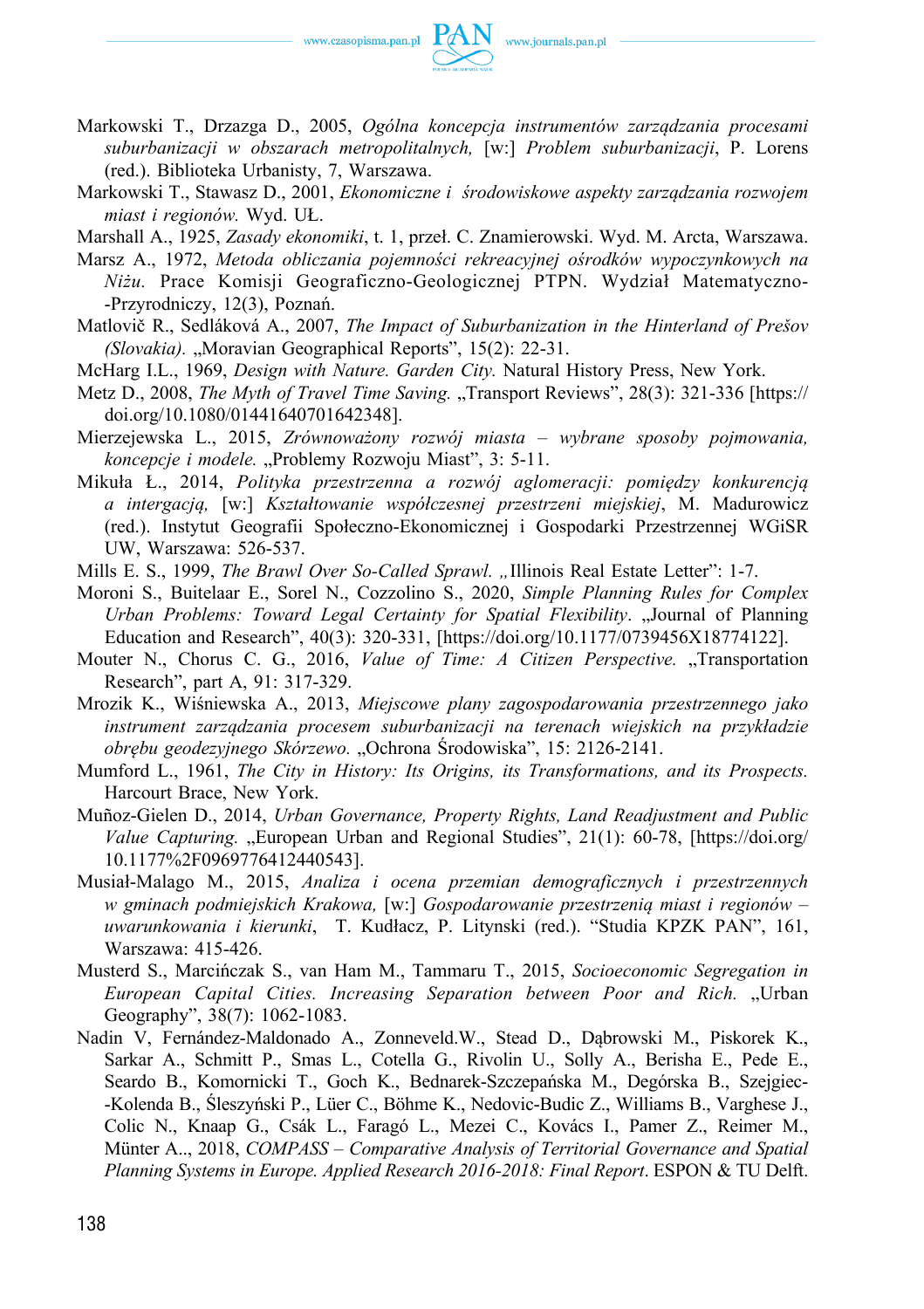

- Nadin V., Stead D., 2008, *European Spatial Planning Systems, Social Models and Learning.*  "disP – The Planning Review",  $44(172)$ : 35-47, [[http://dx.doi.org/10.1080/](http://dx.doi.org/10.1080/02513625.2008.10557001]) [02513625.2008.10557001\].](http://dx.doi.org/10.1080/02513625.2008.10557001])
- Nefedova T. G., Pokrovskii N. E., Treivish A. I., 2016, *Urbanization, Counterurbanization, and Rural-urban Communities Facing Growing Horizontal Mobility.* "Sociological Research", 55(3): 195‑210.
- Newman P., Thornley A., 2002, *Urban Planning in Europe: International Competition, National Systems and Planning Projects*. Routledge.
- Nijkamp P., Verhoef E. T., 2003, *Externalities in the Urban Economy.* Tinbergen Institute Discussion Paper, Amsterdam.
- Nowak M. J., 2019, *Funkcje narzędzi wykorzystywanych w polityce przestrzennej*. "Studia z Polityki Publicznej", 23(3): 79-91.
- Nowak M., 2017, *Niesprawność władz publicznych a system gospodarki przestrzennej*. "Studia KPZK PAN", 175, Warszawa.
- Nowak M., Lorens P., 2020, *Ochrona i kształtowanie ładu przestrzennego w miejscowych planach zagospodarowania przestrzennego. Propozycje kierunku wykładni,* [w:] *Ochrona ładu przestrzennego z perspektywy prawno‑urbanistycznej,* M. Nowak (red.). Wyd. Wolters Kluwer, Warszawa.
- OECD, 2012, *Compact City Policies: A Comparative Assessment,* OECD Green Growth Studies, OECD Publishing, Paris.
- OECD/European Commission, 2020, *Cities in the World: A New Perspective on Urbanisation*, OECD Urban Studies, OECD, Publishing, Paris.
- Ojeda‑Cabral M., Chorus C. G., 2016, *Value of Travel Time Changes: Theory and Simulation to Understand the Connection between Random Valuation and Random Utility Methods.*  "Transport Policy", 48: 139-145.
- Oleniacz R., Gorzelnik T., Bogacki M., 2021, *Impact of Urban, Suburban and Industrial Background on Air Pollution Levels of Dust Substances in North‑Eastern Part of Krakow (Poland), IOP Conference Series: Earth and Environmental Science, 642 (012013): 1-12,* [http://dx.doi.org/10.1088/1755-1315/642/1/012013].
- Ouředníček M., 2007, *Differential Suburban Development in the Prague Urban Region.*  "Geografiska Annaler", Series B, Human Geography, 89 (2): 111-126.
- Ouředníček M., 2016, *The Relevance of "Western" Theoretical Concepts for Investigations of the Margins of Post-socialist Cities: the Case of Prague.* "Eurasian Geography and Economics", 57(4-5): 545-564.
- Ozdowski J., 1975, *Społeczne aspekty urbanizacji w Polsce.* "Rocznik Nauk Społecznych", 3, KUL, Lublin.
- Pagliarin S., De Decker P., 2021, *Regionalised Sprawl: Conceptualising Suburbanisation in the European Context.* "Urban Research & Practice" 14(2): 138-156, [https://doi.org/10.1080/ [17535069.2018.1539513\].](https://doi.org/10.1080/17535069.2018.1539513])
- Palak M., 2016, *Nowe oblicza przedmieść. Socjologiczne studium suburbanziacji w Polsce na przykładzie Rzeszowa.* Wyd. Uniw. Rzeszowskiego, Rzeszów.
- Palicki S., 2017, *Housing Resources and Needs in Light of Modern Urban Transformations: the Case of Poznan.* "Real Estate Management & Valuation", 2(25): 72‑78.
- Parteka T., 2005, *Warunki transformacji zdegradowanych struktur miejskich w procesie suburbanizacji,* [w:] *Problem suburbanizacji*, P. Lorens (red.). Biblioteka Urbanisty, 7, Warszawa.
- Parysek J. J., 2008, *Suburbanizacja i reurbanizacja: Dwa bieguny polskiej urbanizacji*, [w:] *Region społeczno‑ekonomiczny i rozwój regionalny*, J. Parysek, T. Stryjakiewicz (red.). Bogucki Wyd. Naukowe, Poznań.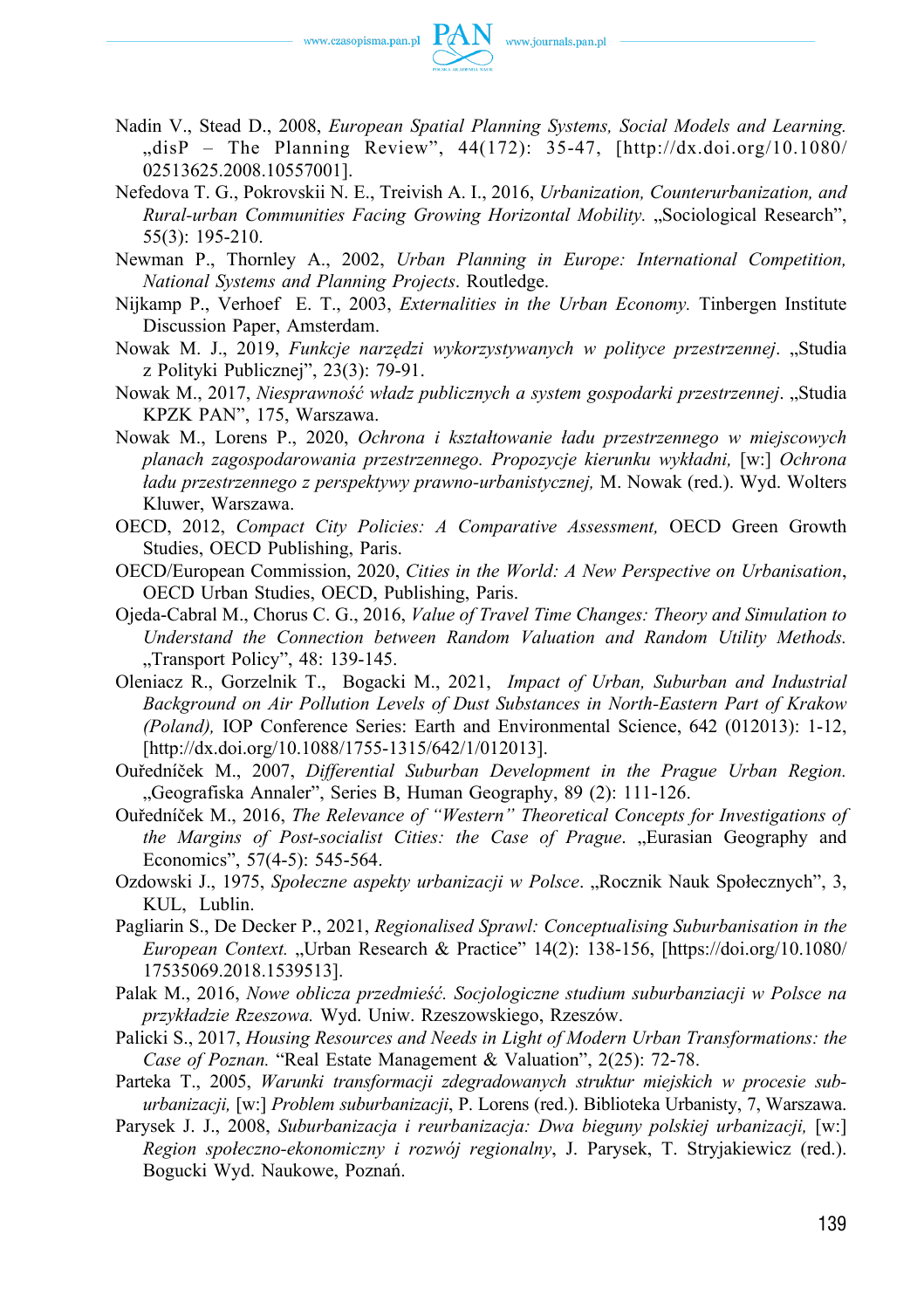- Pawlik A., Dziekański P., 2021, *Entrepreneurship as the Basis for the Development of Rural Communes in Eastern Poland.* "Baltic Journal of Economic Studies", 7(2): 1-11, [http://dx. [doi.org/10.30525/2256‑0742/2021‑7‑2‑1‑11\].](http://dx.doi.org/10.30525/2256-0742/2021-7-2-1-11])
- Phillips M., 2010, *Counterurbanisation and Rural Gentrification: an Exploration of the Terms, Population.* "Space and Place", 16(6): 539-558.
- Pickvance C., 1994, *Housing Privatization and Housing Protest in the Transition from State Socialism: a Comparative Study Budapest and Moscow.* "International Journal of Urban and Regional Research", 18(3): 433‑450.
- Pickvance C., 1997, *Inequality and Conflict in the Post‑socialist City: some Analytical Issues Concerning the Transition from State Socialism*, [w:] *Cities in Transformation ‑ Transformation in Cities. Social and Symbolic Change of Urban Space*, O. Källtorp, I. Elander, O. Ericsson, M. Franzén (red.). Aldershot, Avebury.
- Pidgrushnyi G. P., Mezentsev, К. V., Dudin, V. S., Provotar, N. I., Bondar, V. V., 2020, *Commercial Suburbanization in Kyiv Metropolitan Region: Uneven Development and Polycentricity.* "Ukrainian Geographical Journal", 4(112): 19-28, [doi: 10.15407/ugz 2020.04.019].
- Potrykowska A., Śleszyński P., 1999, *Migracje wewnętrzne w Warszawie i w województwie warszawskim.* Atlas Warszawy, 7, IGiPZ PAN, Warszawa.
- Purkarthofer E., Humer A., Mattila H., 2021, *Subnational and Dynamic Conceptualisations of Planning Culture: The Culture of Regional Planning and Regional Planning Cultures in Finland.* "Planning Theory & Practice", 22(2): 244‑265. [[https://doi.org10.1080/](https://doi.org10.1080/14649357.2021.1896772])  [14649357.2021.1896772\].](https://doi.org10.1080/14649357.2021.1896772])
- Puzulis A., Skinkis P., 2010, *Suburban Settlements in the Context of Urban Policy: Latvian Example.* "European Integration Studies", 4: 153-158.
- Pylypenko I. О., 2010, *Methods and Techniques of Geo‑space Spatial Distribution in the Center-periphery System.* "Ekonomichna ta Sotsialna Geografiya" 60: 29-37.
- Reimer M., Getimis P., Blotevogel H. (red.), 2014, *Spatial Planning Systems and Practices in Europe: A Comparative Perspective on Continuity and Changes*. Routledge.
- Repaská G., Vilinová K., Šolcová L., 2017, *Trends in Development of Residential Areas in Suburban Zone of the City of Nitra (Slovakia).* "European Countryside", 2: 287-301.
- *Rozporządzenie Ministra Infrastruktury z 12.04.2002 w sprawie warunków technicznych, jakim powinny odpowiadać budynki i ich usytuowanie*. Dz.U. 2019, poz. 1065, z późn. zm.
- *Rozporządzenie Ministra Infrastruktury z 26 sierpnia 2003 r. w sprawie wymaganego zakresu projektu miejscowego planu zagospodarowania Przestrzennego.* Dz. U. 2003 nr 164, poz. 1587.
- *Rozporządzenie Ministra Transportu z 23 października 2007 r. zmieniające rozporządzenie w sprawie warunków ustalania oraz sposobu dokonywania zwrotu kosztów używania do celów służbowych samochodów osobowych, motocykli i motorowerów niebędących własnością pracodawcy.* Dz.U. 2007 nr 201 poz. 1462.
- Runge A., 2018. *Przeobrażenia funkcjonalno‑przestrzenne miast tradycyjnego regionu społeczno‑ekonomicznego – przykład Katowic*. "Studia Miejskie*"*, 32: 35‑46.
- Runge A., Sitek S., 2011, *Czynnik ekonomiczny w procesie suburbanizacji na wybranych przykładach miast średniej wielkości.* "Studia Miejskie", 3: 139‑146.
- Ruoppila S., Kährik A., 2003, *Socio‑economic Residential Differentiation in Post‑socialist Tallinn.* "Journal of Housing and the Built Environment", 18(1): 49-73.
- Rynio D., Pawlik A., Kalisiak‑Mędelska M., Rogowska M., Drobniak A., 2020, *Nowe wymiary przestrzeni społeczno‑ekonomicznej.* Wyd. UE we Wrocławiu, Wrocław.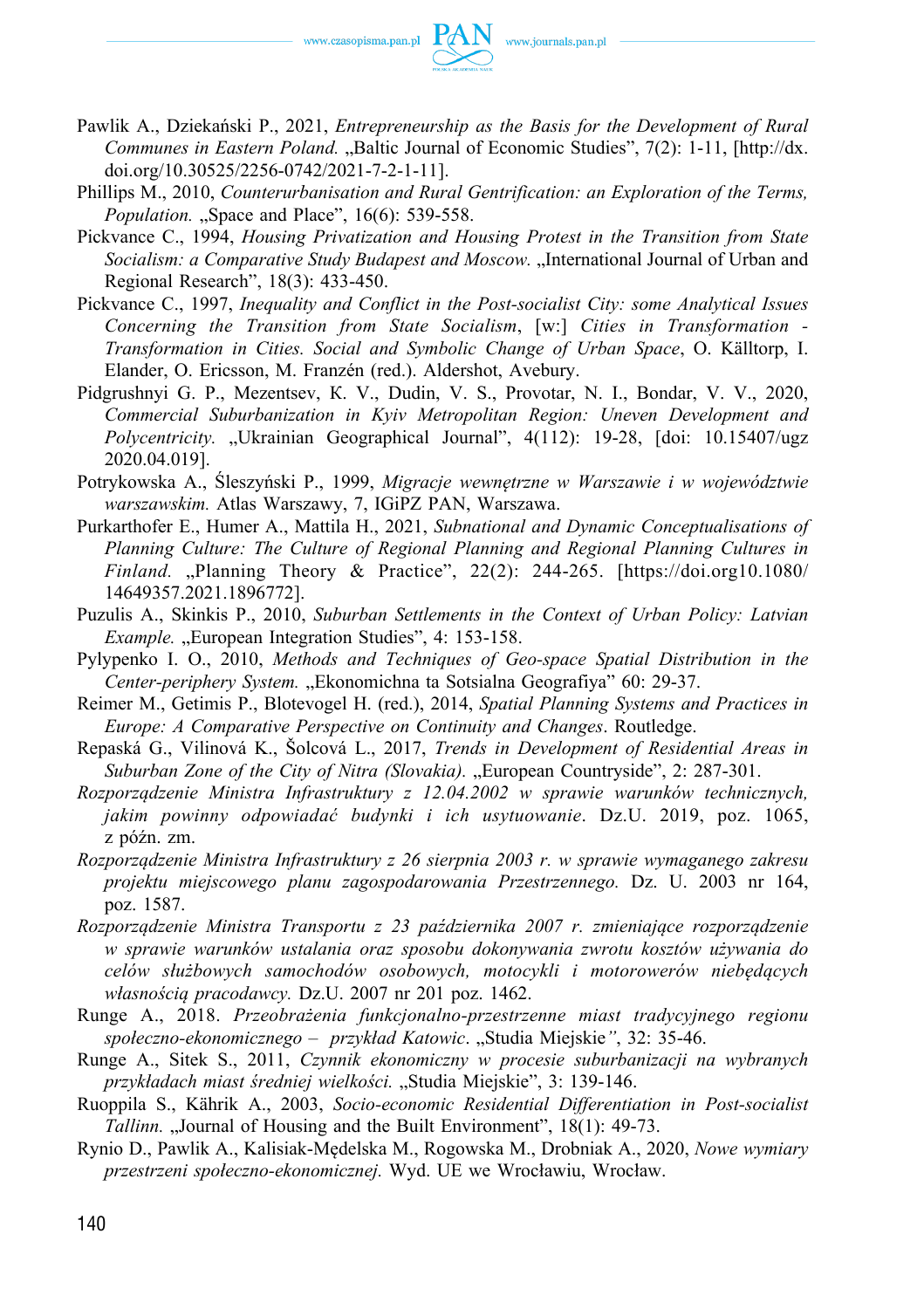

- Salvati L., Carlucci M., 2015, *Land‑use Structure, Urban Growth, and Periurban Landscape: a Multivariate Classification of the European Cities.* "Environment & Planning B: Planning & Design", 42(5): 801‑829.
- Salvati L., Cheli F. M., Zambon I., Serra P., 2018, *Do Spatial Patterns of Urbanization and*  Land Consumption Reflect Different Socioeconomic Contexts in Europe? "Science of the Total Environment", 625: 722‑730, [doi: 10.1016/j.scitotenv.2017.12.341].
- Sant M., Simons P., 1993, *The Conceptual Basis of Counterurbanisation: Critique and Development.* "Australian Geographical Studies", 31(2): 113-126.
- Serafin P., 2017, *Zmiany w użytkowaniu gruntów oraz gęstość zabudowy na styku miasto‑obszar*  wiejski jako przejaw suburbanizacji Nowego Sącza. "Prace Naukowe UE we Wrocławiu", 467: 102‑113.
- Simon D., 2008, *Urban Environments: Issues on the Peri-urban Fringe.* "Annual Review of Environment and Resources", 33: 167‑185, [[https://doi.org/10.1146/annurev.environ](https://doi.org/10.1146/annurev.environ.33.021407.093240])  [.33.021407.093240\].](https://doi.org/10.1146/annurev.environ.33.021407.093240])
- Slaev A., Krunic N., Kovachev A., Petric J., 2016, *Urban Growth in South-Eastern Europe: Specific Trends to Suburbanisation, Turas Transitioning towards Urban Resilience and Sustainability.* Varna Free University, Varna.
- Słodczyk J. (red.), 2011, *Procesy suburbanizacji w wybranych miastach Polski.* "Studia Miejskie", 3.
- Słodczyk J., 2003, Przestrzeń miasta i jej przeobrażenia. "Studia i monografie", 298, Uniwersytet Opolski, Opole.
- Słodczyk J., 2005, *Gospodarka przestrzenna pojęcia podstawowe*, [w:] *Podstawy gospodarki przestrzennej – wybrane aspekty,* S. Korenik, J. Słodczyk (red.). Wyd. UE, Wrocław: 214‑225.
- Słodczyk J., Klimek R. (red.), 2006, *Przemiany przestrzeni miast i stref podmiejskich.* Wyd. Uniwersytetu Opolskiego, Opole.
- Smętkowski P., 2005, *Rola infrastruktury transportowej w integracji obszaru metropolitalnego Warszawy,* [w:], *Infrastruktura techniczno‑ekonomiczna w obszarach metropolitalnych,*  Z. Makieła, T. Marszał (red.)., Biuletyn KPZK PAN", 222: 45-63.
- Smętkowski M., 2007, *Delimitacja obszarów metropolitalnych nowe spojrzenie*, [w:] *Rozwój, region, przestrzeń*, G. Gorzelak, A. Tucholska (red.); Ministerstwo Rozwoju Regionalnego, EUROREG, Warszawa: 215‑233.
- Smutek J., 2012, *Wpływ suburbanizacji w strefie oddziaływania wielkiego miasta na dochody gmin z tytułu udziału w podatku dochodowym od osób fizycznych w Polsce.* "Rozwój Regionalny i Polityka Regionalna", 20: 103‑122.
- Solarek K., 2005, *Dezurbanizacja południowej strefy podmiejskiej Warszawy. Charakterystyka procesu, główne zagrożenia*, [w:] *Problemy suburbanizacji,* P. Lorens (red.). Biblioteka Urbanisty, 7, Warszawa: 63‑70.
- Solarek K., 2013, *Struktura przestrzenna strefy podmiejskiej Warszawy. Determinanty współczesnych przekształceń.* Prace Naukowe Politechniki Warszawskiej, Seria Architektura, Warszawa.
- Spórna T., 2019, *Proces suburbanizacji w strefie zewnętrznej Konurbacji Katowickiej przykład Sławkowa.* "Konwersatorium Wiedzy o Mieście", 4(32): 65‑77.
- Stanek L., 2011, *Ekonomiczno‑społeczne znaczenie prognoz skutków finansowych uchwalenia miejscowych planów zagospodarowania przestrzennego.* "Inżynieria Ekologiczna", 27: 191‑201.
- Stanilov K., Sýkora L. (red.), 2014, *Confronting Suburbanization: Urban Decentralization in Postsocialist Central and Eastern Europe.* Chichester, Wiley.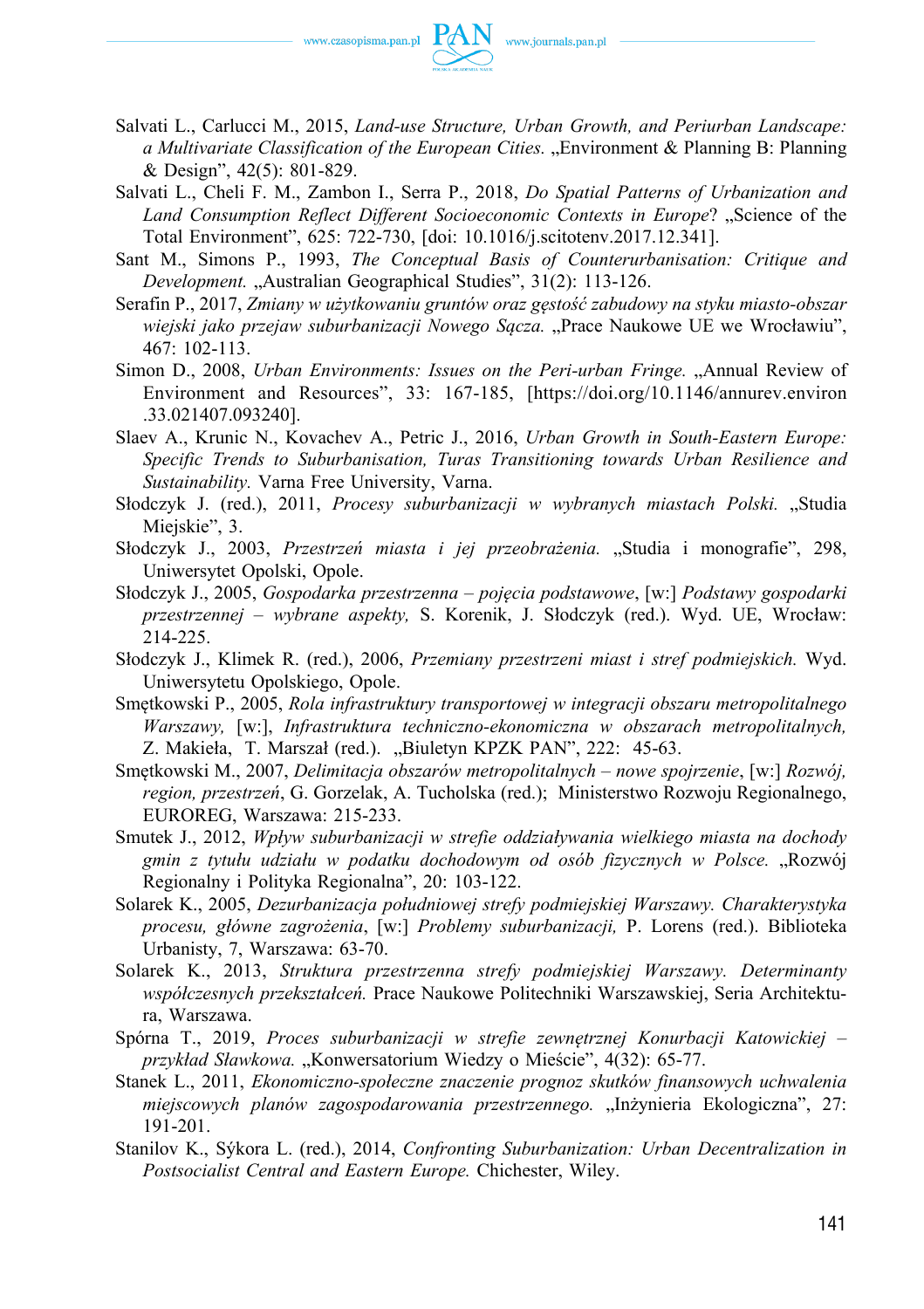

- Staszewska S., 2013, *Urbanizacja przestrzenna strefy podmiejskiej polskiego miasta.* Bogucki Wyd. Naukowe, Poznań.
- Stead D., 2021, *Conceptualizing the Policy Tools of Spatial Planning*. "Journal of Planning Literature", 36(3): 297‑311, [[https://doi.org/10.1177/0885412221992283\].](https://doi.org/10.1177/0885412221992283])

Stelmaszewska N., 2020, *Konsekwencje suburbanizacji dla miast i stref podmiejskich w świetle literatury krajowej i zagranicznej.* "Problemy Rozwoju Miast", 66: 25‑34.

Storper M., Manville M., 2006, *Behaviour, Preferences and Cities: Urban Theory and Urban Resurgence.* "Urban Studies", 43(8): 1247-1274.

Stryjakiewicz T. (red.), 2014, *Kurczenie się miast w Europie Środkowo‑Wschodniej.* Bogucki Wyd. Naukowe, Poznań.

Sudra P., 2020, *Rozpraszanie i koncentracja zabudowy na przykładzie aglomeracji warszawskiej*  po 1989 r. "Prace Geograficzne", 273, IGiZP PAN, Warszawa.

Sulimski J., 1967, *Procesy urbanizacji w strefie podmiejskiej Krakowa. Studium socjologiczne*. "Prace Komisji Socjologicznej", 8, Polska Akademia Nauk, Oddział w Krakowie, Zakład Narodowy im. Ossolińskich, Wrocław‑Warszawa‑Kraków.

- Szczepańska A., 2021, *Transport Accessibility in a Suburban Zone and Its Influence on the Local Real Estate Market: A Case Study of the Olsztyn Functional Urban Area (Poland).*  "Land", 10(5), 465, [https://doi.org/10.3390/land10050465].
- Szmytkie R., 2021, *The Impact of Residential Suburbanization on Changes in the Morphology*  of Villages in the Suburban Area of Wrocław, Poland. "Environmental and Socio-Economic Studies", 8(4): 24-43, [doi: 10.2478/environ-2020-0021].

Szymańska D., Biegańska J., 2011, *Fenomen urbanizacji i procesy z nim związane.* "Studia Miejskie", 4: 13‑38.

Śleszyński P, Nowak M, Sudra P, Załęczna M., Blaszke M., 2021, *Economic Consequences of Adopting Local Spatial Development Plans for the Spatial Management System: The Case of Poland.* "Land", 10(2), 112, [\[https://doi.org/10.3390/land10020112\].](https://doi.org/10.3390/land10020112])

Śleszyński P. (red.), 2013, *Wskaźniki zagospodarowania i ładu przestrzennego w gminach*. "Biuletyn KPZK PAN", 252, Warszawa.

Śleszyński P., 2011, *Oszacowanie rzeczywistej liczby ludności gmin województwa mazowieckiego z wykorzystaniem danych ZUS.* "Studia Demograficzne", 2(160): 35‑57.

Śleszyński P., 2013, *Delimitacja Miejskich Obszarów Funkcjonalnych stolic województw*. "Przegląd Geograficzny", 85(2): 173-197.

- Śleszyński P., 2013a, *Warszawa jako ośrodek dojazdów pracowniczych.* "Studia Regionalne i Lokalne", 1(51): 5‑25.
- Śleszyński P., 2014, *Procesy suburbanizacji w Polsce a polityka przestrzenna i regionalna*, [w:] *Centra i peryferie w okresie transformacji ustrojowej*, A. Wolaniuk (red.). "Konwersatorium Wiedzy o Mieście", 17, Wyd. UŁ, Łódź: 11‑26.

Śleszyński P., 2015, *Problemy delimitacji miejskich obszarów funkcjonalnych w Polsce*. "Rozwój Regionalny i Polityka Regionalna", 29: 37-53.

- Śleszyński P., 2015a, *Gospodarka finansowa gmin w świetle prognoz skutków finansowych obowiązujących miejscowych planów zagospodarowania przestrzennego w 2013 r*. "Finanse Komunalne", 5: 7‑21.
- Śleszyński P., 2017, *Dostępność ekonomiczna miast wojewódzkich w świetle kosztów dojazdu*  samochodem osobowym. "Prace Komisji Geografii Komunikacji PTG", 20(1): 7-18.
- Śleszyński P., Deręgowska A., Kubiak Ł., Sudra P., Zielińska B., 2018, *Analiza stanu i uwarunkowań prac planistycznych w gminach w 2017 roku,* Instytut Geografii i Przestrzennego Zagospodarowania PAN na zlecenie Ministerstwa Inwestycji i Rozwoju, Warszawa.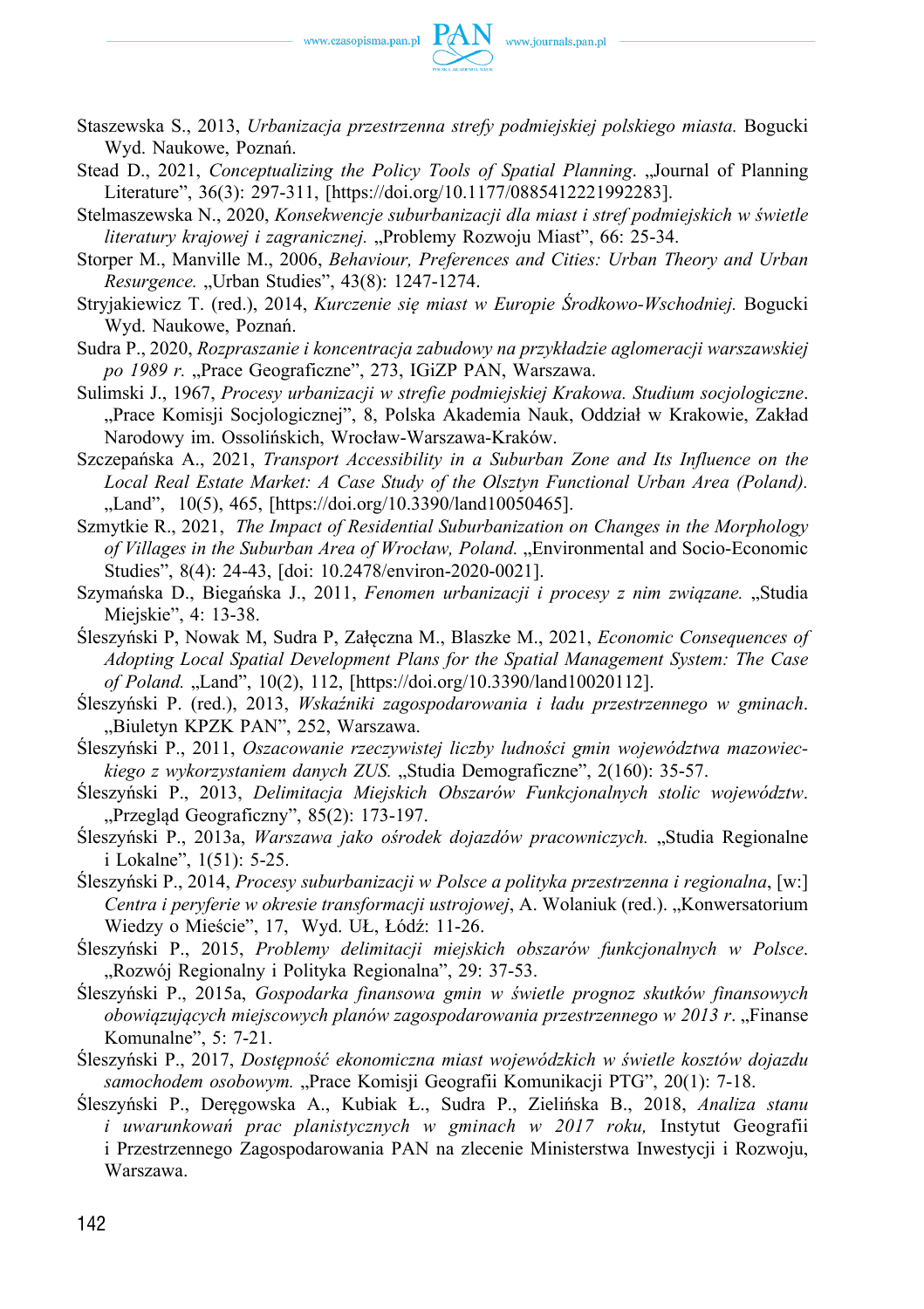

- Śleszyński P., 2019, *Znaczenie migracji wewnętrznych w rozwoju społeczno‑gospodarczym i terytorialnym Polski*. [w:] *Migracje a sytuacja demograficzna Polski*, J. Hrynkiewicz, J. Witkowski, A. Potrykowska (red. nauk.). Rządowa Rada Ludnościowa, Warszawa.
- Śleszyński P., 2020, *Koncepcja nowego wskaźnika atrakcyjności migracyjnej i jego zastosowania.* "Czasopismo Geograficzne", 91(1-2): 37-58.
- Śleszyński P., Bański J., Degórski M., Komornicki T., Więckowski M., 2007, *Stan zaawansowania planowania przestrzennego w gminach.* "Prace Geograficzne", 211, IGiPZ PAN, Warszawa.
- Śleszyński P., Komornicki T., Solon J., Więckowski M., 2012, *Planowanie przestrzenne w gminach.* IGiPZ PAN, Wyd. Akademickie Sedno, Warszawa.
- Śleszyński P., Kowalewski A., Markowski T., Legutko‑Kobus P., Nowak M., 2020, *The Contemporary Economic Costs of Spatial Chaos: Evidence from Poland.* "Land", 9(7), 214, [[https://doi.org/10.3390/land9070214\].](https://doi.org/10.3390/land9070214])
- Śleszyński P., Markowski T., Kowalewski A. 2018, *Studia nad chaosem przestrzennym. Synteza. Uwarunkowania, skutki i propozycje naprawy chaosu przestrzennego*. "Studia KPZK PAN", 182(3), Warszawa.
- Śleszyński P., Stępniak M., Mazurek D., 2018, *Oszacowanie skutków presji inwestycyjnej i nadpodaży gruntów budowlanych w strefie podmiejskiej Warszawy na przykładzie gmin*  pasma zachodniego. "Przegląd Geograficzny", 90(2): 209-240.
- Śleszyński P., Sudra P., 2016, *Skutki finansowe uchwalenia miejscowych planów zagospodarowania przestrzennego dla gmin według danych na koniec 2014 roku.* "Człowiek i Środowisko PAN", 40(1): 25‑44.
- Świetlik M., 2004, *Prognoza skutków finansowych uchwalenia miejscowego planu zagospodarowania Przestrzennego.* Biblioteka Urbanisty, Warszawa.
- Tammaru T., 2001, *Suburban Growth and Suburbanisation under Central Planning: The Case*  of Soviet Estonia. "Urban Studies", 38(8): 1314-1357.
- Tammaru T., Leetmaa K., 2007, *Suburbanisation in Relation to Education in the Tallinn Metropolitan Area.* "Population, Space and Place", 13(4): 279-292.
- Tammaru T., Leetmaa K., Silm S., Ahas R., 2009, *Temporal and Spatial Dynamics of the New Residential Areas around Tallinn.* "European Planning Studies", 17(3): 423-439.
- Tammaru T., Van Ham M., Leetmaa K., Kährik A., Kamenik K., 2013, *The Ethnic Dimensions of Suburbanisation in Estonia.* "Journal of Ethnic and Migration Studies", 5(39): 845‑862.
- *Ustawa z 23.03.2003 o planowaniu i zagospodarowaniu przestrzennym.* Dz.U. 2021, poz. 741, z późn. zm.
- Valkanov Y., 2006, *Suburbanization in Sofia: Changing Spatial Structure of Post‑socialist City. The European City in Transition.* Peter Lang, Frankfurt.
- Van Ommeren J., Rietveld P., Nijkamp P., 1999, *Job Moving, Residential Moving, and Commuting: a Search Perspective.* "Journal of Urban Economics", 46(2): 230-253, [https:// [doi.org/10.1006/juec.1998.2120:](https://doi.org/10.1006/juec.1998.2120:) 230‑253].
- Wardwell J. M., 1977, *Equilibrium and Change in Nonmetropolitan Growth.* "Rural Sociology", 42: 156‑179.
- Wąsewicz M., 2010. *Rynek nieruchomości mieszkaniowych i jego finansowanie*. "Annales UMCS, Sectio H (Oeconomia)", 44: 557‑570.
- Wassmer R. W., 2002, *An Economic Perspective on Urban Sprawl: with an Application to the American West and a Test of the Efficacy of Urban Growth Boundaries.* California State University.